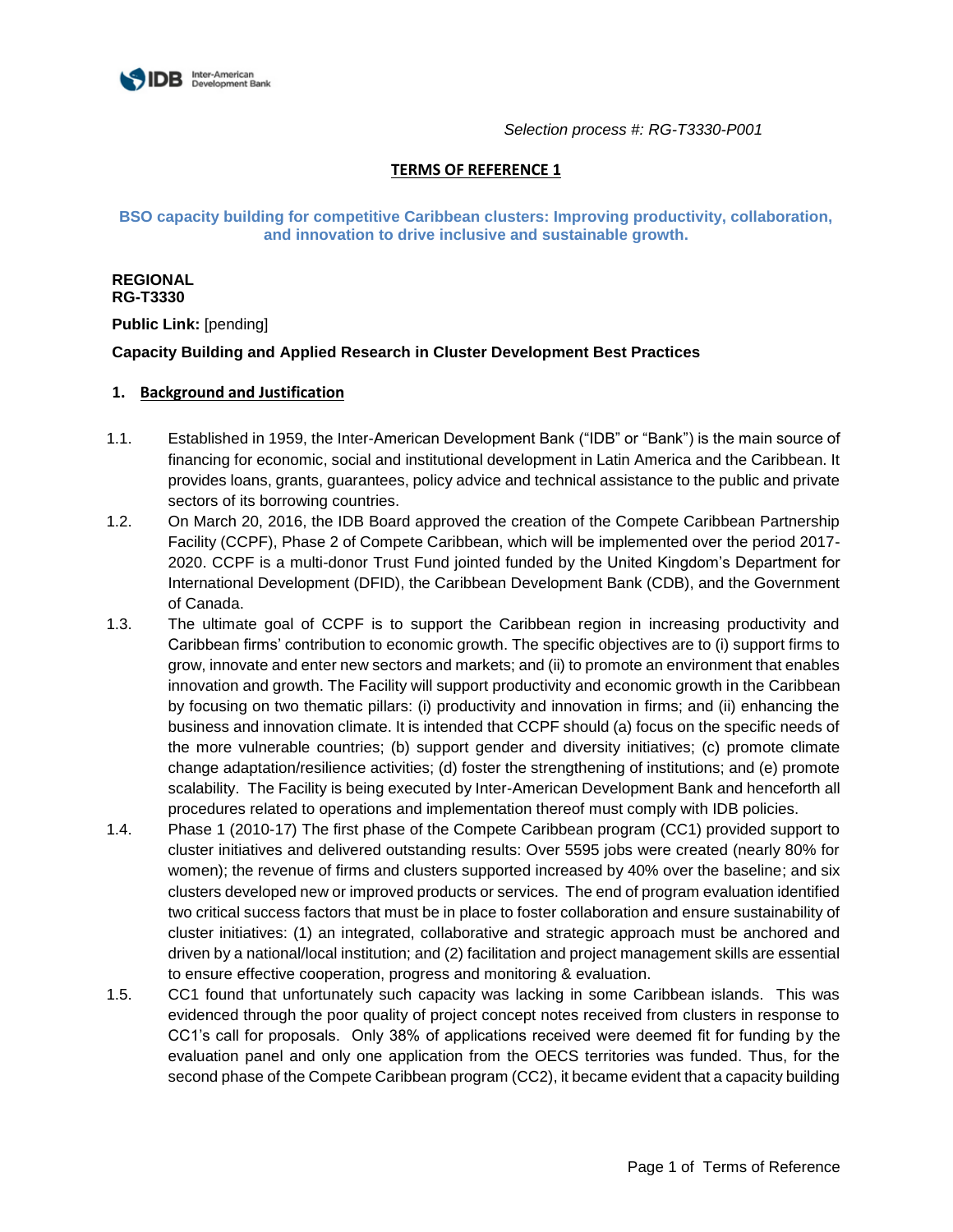

effort of local institutions would be necessary to enable industry clusters to be used as drivers of economic growth in these small and vulnerable countries.

- 1.6. In September 2017, under a previous operation (RG-T3021, *Assessing the Capacity to Build Clusters in Small and Vulnerable Countries*), CC2 issued a call for expressions of interest of such local institutions, allowing for applications to be presented from public or private organisations in the Region, such as Business Associations, SME Development Councils/Centres, Partnership Facilities, Industry Development Authorities, Chambers of Commerce, etc. In the end, nine (9) BSOs in eight countries<sup>1</sup> were selected and benefited from a detailed assessment of their institutional capacity in relation to global best practices in cluster development. The main activities under the technical cooperation were completed in June 2018 with nine comprehensive Capacity Enhancement Plans (CEPs) and a cluster development toolbox comprising templates and tools to increase overall facilitation skills for engaging diverse stakeholders.
- 1.7. Although each CEP includes some specific particularities, most needs and proposed solutions were relatively similar for the BSOs involved. Through stakeholder workshops and consultations, the CEPs identified some common weaknesses across BSOs including: (i) well-developed or proven approach for value chain analysis and cluster facilitation not in place; (ii) limited information/ data on potential clusters; (iii) lack of cluster methodologies and tools; (iv) no facilitation skills among the staff; (v) limited/ lack of secured funding support; and (vi) weak management of cluster stakeholders and projects. The CEPs crafts a roadmap for BSOs to acquire the knowledge, training and coaching activities needed to address these weaknesses and increase the BSO's capacity to support local clusters effectively in their respective context. The CEPs have been co-designed in close collaboration with the BSOs, reviewed and discussed with Compete Caribbean, and ultimately, approved by the competent authority of the respective BSO.

## **2. Objectives**

l

- **2.1.** The objective of this consultancy is to build the capacity of Business Support Organizations (BSOs) in facilitating the growth of local clusters in seven countries. The consulting firm will institutionalize the knowledge and skills needed through a learning-by-doing approach whereby the BSO will participate in a series of workshops offered by visiting experts and apply the methodology by facilitating relevant workshops for the clusters they intend to support. More specifically by the end of the consultancy, all BSOs involved will be able to:
	- 1. Identify, frame, and prioritize local clusters using market-driven criteria.
	- 2. Apply the knowledge and skills acquired to facilitate private sector-led cluster initiatives and two cluster development plans (CDPs) in particular. These are provided in the capacity enhancement framework.
	- 3. Support clusters in improving processes and linkages across value chains to increase revenues and reduce costs in a competitive, inclusive and sustainable manner.
	- 4. Integrate gender considerations into the development process and provide specific support to Women-Owned Firms (WOF)
	- 5. Foster innovation through formal partnerships with local institutions (educational and governmental), adoption of technology, as well as data collection, analysis and dissemination.

<sup>1</sup> These 9 BSOs included Dominica Export Import Agency (DEXIA), St. Lucia's Trade Export Promotion Agency (TEPA), Grenada Hotel and Tourism Association (GHTA), Grenada Investment Development Corporation (GIDC), Belize Invest BELTRAIDE, Jamaica Manufacturers' and Exporters' Association (JMEA), St. Vincent & the Grenadines' Centre for Enterprise Development (CED), and Caribbean Tourism Organisation (CTO) – a regional institution based in Barbados.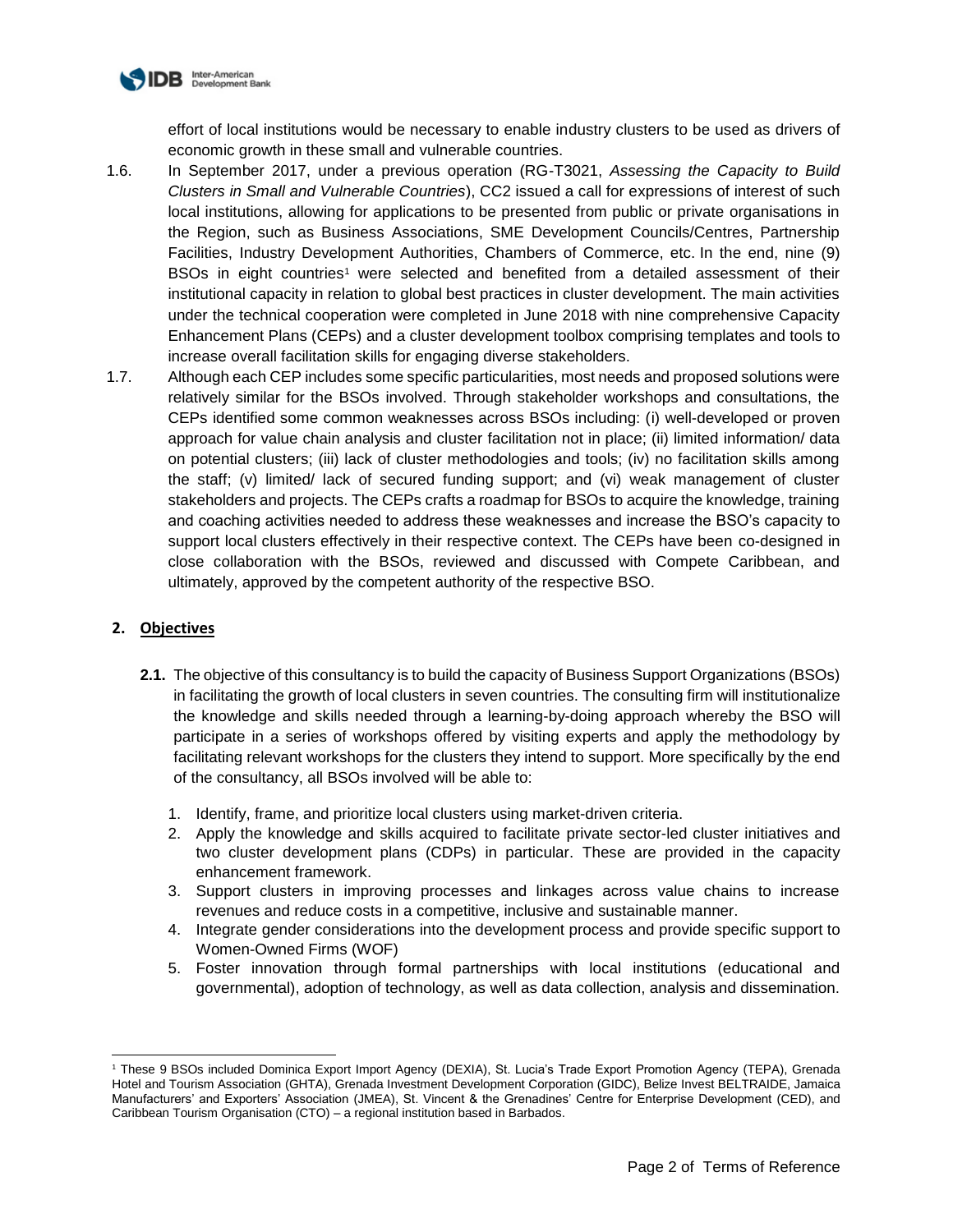

6. Identify unmet needs among cluster stakeholders which can be offered by the BSO to generate revenues or though shared services in a financially sustainable manner.

## **3. Scope of Services**

**3.1.** The nine BSOs taking part in this capacity building effort are: Dominica Export Import Agency (DEXIA), St. Lucia's Trade Export Promotion Agency (TEPA), Grenada Hotel and Tourism Association (GHTA), Grenada Investment Development Corporation (GIDC), Belize Invest BELTRAIDE, Jamaica Manufacturers' and Exporters' Association (JMEA), St. Vincent & the Grenadines' Centre for Enterprise Development (CED), Tourism Hotel Association of Guyana (THAG), and the Caribbean Tourism Organisation (CTO) which is a regional institution based in Barbados. The capacity building activities and handholding support will vary slightly for each BSO based on their respective Capacity Enhancement Plan (CEP):

| Components                                             | <b>Activities</b>                                                                                                                                     | Deliverables                                                                                                                                                                                                                                             | <b>BELTRAIDE</b><br>(Belize) | CED<br>(SV&G) | <b>DEXIA</b><br>(Dominica) | <b>JMEA</b><br>(Jamaica) | <b>TEPA</b><br>(St.Lucia) | GIDC         | <b>GHTA</b><br>(Grenada) (Grenada)            | <b>THAG</b><br>(Guyana) | <b>CTO</b><br>(Barbados)                                                                          | # of<br><b>BSOs</b> |
|--------------------------------------------------------|-------------------------------------------------------------------------------------------------------------------------------------------------------|----------------------------------------------------------------------------------------------------------------------------------------------------------------------------------------------------------------------------------------------------------|------------------------------|---------------|----------------------------|--------------------------|---------------------------|--------------|-----------------------------------------------|-------------------------|---------------------------------------------------------------------------------------------------|---------------------|
| 1) Cluster<br>Development<br>Training &<br>Handholding | training and facilitation, problem<br>solving, prioritisation and<br>selection of cluster initiatives.<br>and establishment of local<br>partnerships. | Cluster Development Plan (CDP) i) Three 5-day missions in each country<br>including training workshops for the staff and<br>similar workshops faciliated by the staff for the<br>private firms for at least two clusters.<br>ii) At least 2 CDPs per BSO | 1                            | $\mathbf{1}$  | 1                          | $\mathbf{1}$             | $\mathbf{1}$              | 1            | Participati<br>on in<br>training<br>with GIDC | 1                       | Participation in<br>some training<br>with THAG but no<br>handholding for<br>preparation of<br>CDP | $\overline{7}$      |
|                                                        | Value chain analysis and pricing<br>model                                                                                                             | Process and distribution channel mapping for<br>each cluster along with pricing model for key<br>value chains.                                                                                                                                           | $\mathbf{1}$                 | $\mathbf{1}$  | $\mathbf{1}$               | 1                        | 1                         | $\mathbf{1}$ |                                               |                         | 1                                                                                                 | $\overline{7}$      |
| 2) Sector-Specific<br>Training and R&D                 | Global GAP Training (Worldwide<br>Standard for Good Agricultural<br>Practices) www.globalgap.org                                                      | i)Understanding of Global G.A.P. benefits,<br>certification requirements, inpections and<br>compliance.<br>ii)Zero-based assessment in key firms<br>iii)Recommendations for improvement                                                                  | 1                            | $\mathbf{1}$  | $\mathbf{1}$               | $\mathbf{1}$             | $\mathbf{1}$              | $\mathbf{1}$ |                                               |                         |                                                                                                   | 6                   |
|                                                        | <b>Climate Smart Agriculture</b><br>Training / Organic certication                                                                                    | Presentation illustrating the cost-benefit<br>analysis for organic certification and pros/cons<br>cost-benefit analyis and selection of each option for certification (eq: CERES VS<br>USDA VS                                                           | 1                            | $\mathbf{1}$  | 1                          | $\mathbf{1}$             | $\mathbf{1}$              | 1            |                                               |                         |                                                                                                   | 6                   |
|                                                        |                                                                                                                                                       | Cocoa Research & Development Design of a special R&D project to increase<br>productivity and revenues for the most<br>vulnerable groups in cocoa.                                                                                                        | $\mathbf{1}$                 |               | $\mathbf{1}$               |                          | $\mathbf{1}$              |              | $\mathbf{1}$                                  |                         |                                                                                                   | 4                   |
|                                                        | <b>Creative Industries</b>                                                                                                                            | Design of a special project to increase synergy<br>between creative industries and tourism and<br>generate revenues for entrepreneurs.                                                                                                                   | $\mathbf{1}$                 | $\mathbf{1}$  |                            |                          |                           |              |                                               |                         |                                                                                                   | 3                   |
| 3) Gender                                              | Gender Gap Analysis, Soft Skills<br>and management training (train<br>the trainer & cluster training by<br>BSOs) for WOF in particular                | i)Gender gap assessment for BSOs and their<br><b>clusters</b><br>ii) Institutionalisation of leadership training for<br>women offered by BSOs                                                                                                            | 1                            | 1             | $\mathbf{1}$               | 1                        | 1                         | 1            | 1                                             | 1                       |                                                                                                   | 9                   |

- **3.2.** Because of the regional scope of the Caribbean Tourism Organisation (CTO), the staff will not receive handholding support to prepare Cluster Development Plans (CDPs) but rather engage in other capacity building activities and participate with a BSO such as THAG in some cluster training on site. This collaboration is important as CTO facilitates three other initiatives relevant for cluster development including: (1) the development of a Community-Based Tourism (CBT) roadmap with guidelines; (2) a primary market research to assess the market demand for diverse products and services which can be offered through CBT; and (3) a strategy to increase tourism revenues for micro businesses through greater adoption of mobile payment technologies.
- **4.** To institutionalize the knowledge and skills, most capacity building activities will take place in the seven countries with the BSOs and local stakeholders – Dominica, Belize, St.Vincent and the Grenadines, Jamaica, St.Lucia, Grenada, and Guyana. The training and handholding support must be completed before Compete Caribbean's next Investment Panel (IP) planned for June 2019. The IP is composed of independent experts responsible to identify the Cluster Development Plans (CDPs) deem suitable for grant funding (up to USD\$250,000). Another call for proposals focused on community-based tourism clusters may also be facilitated by CTO in September 2019.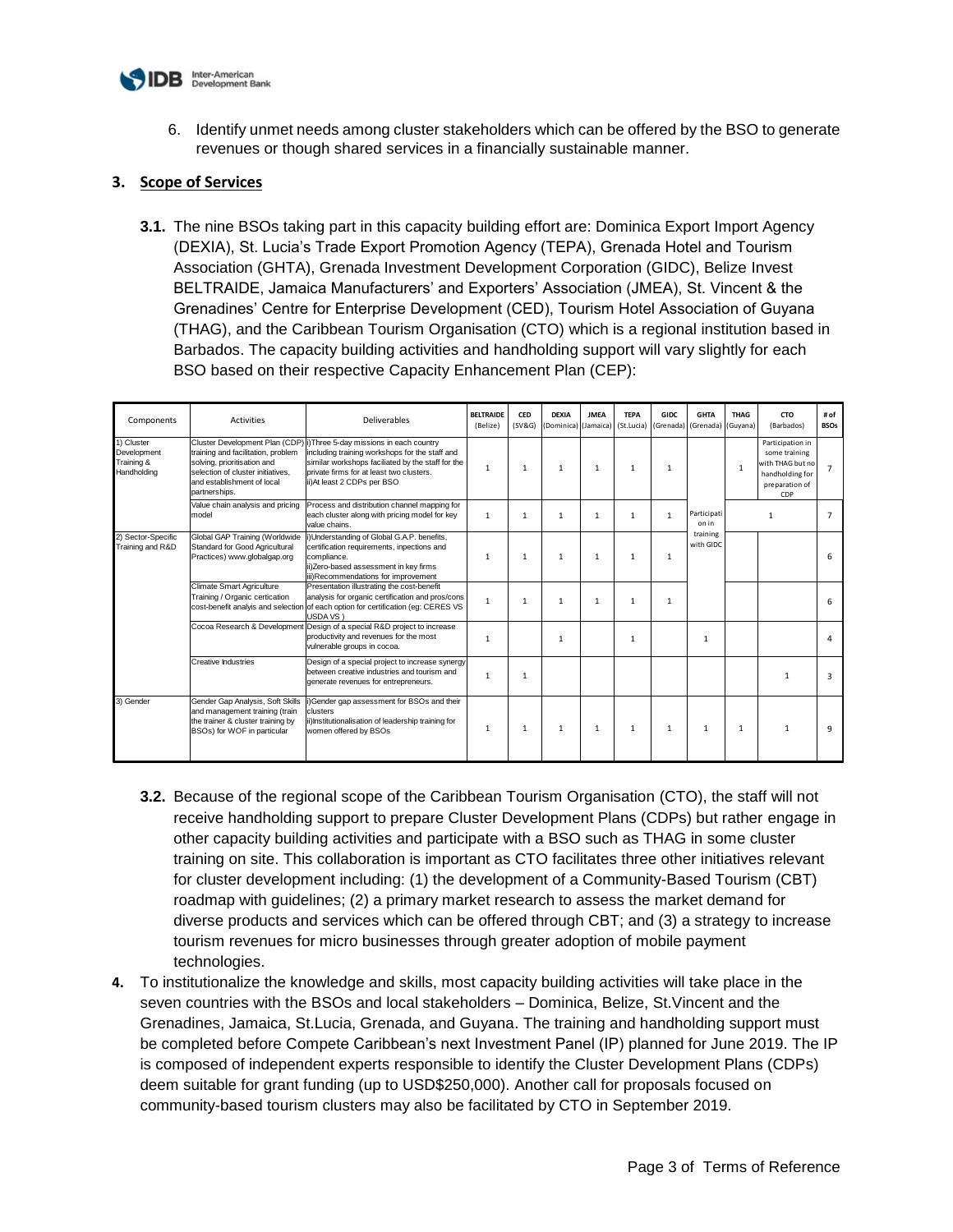

# **Key Activities**

- **4.1.** Conduct Inception Meeting, Desk Review, and Progress Reporting:
	- 4.1..1. Attend a virtual project kick-off meeting to discuss project objectives, approach, expected outputs and outcomes, and any other issues related to the execution of the consultancy.
	- 4.1..2. Conduct a desk review which includes the assessment of project documents including the CEPs and outputs delivered under previous consultancies. See Annex for summary of CEPs.
	- 4.1..3. Conduct virtual meetings with each BSO to introduce the consulting team, expectations, process, workplan and timeline.
	- 4.1..4. Provide bi-monthly (twice a month) status updates on the progress of implementation to the CCPF/IDB. Hold virtual meetings as necessary to discuss issues.
- **4.2.** Prepare Workplan, Targets, Methodology, Training Materials, Gender Gap Assessment and Missions:
	- 4.2..1. In dialogue with CCPF/IDB and the BSOs, review the capacity enhancement framework and develop the target results that are expected at the end of the consultancy, including a baseline indicating the current status of BSOs per indicator.
	- 4.2..2. Prepare training programs and associated manuals. Training materials must be gender sensitized and should include a tool to allow participants to evaluate and give feedback on the training program.
	- 4.2..3. Liaise directly with each of the 9 BSOs to confirm workshop dates and to arrange all logistics for delivery of training programme locally.
	- 4.2..4. Conduct Gender Gap assessment with each BSOs and ensure completion by the firms involved in the cluster.
- **4.3.** Conduct Mission 1: Delivery of Cluster Development Training Program and Gender Training:
	- 4.3..1. Deliver the gender sensitive training programme which aims to (i) improve understanding of the cluster development approach, toolkit, and how to prepare a cluster development plan (ii) increase awareness of the context of the cluster for problem formulation, problem solving, and stakeholder engagement and (iii) apply a learning-by-doing approach for applying the knowledge to two local clusters and developing process mappings for each cluster.
	- 4.3..2. Support the BSO staff in facilitating a workshop for each cluster to validate the process mapping and identify opportunities for improvements. Identify other products and services related to the main value chain and map the activities and bottle-necks as well. Issue workshop evaluation sheets to participants.
	- 4.3..3. Debrief, continue training and prepare for next steps (homework).
- **4.4.** Conduct Mission 2: Value Chain Analysis and distribution channel mapping
	- 4.4..1. Train BSO staff and key stakeholders on (i) conducting a competitive analysis; (ii) preparing a value chain analysis, estimating costs and margins to ensure sustainability, estimating pricing model, and analyzing options for distribution and market segmentation and (iii) prioritization and goal setting.
	- 4.4..2. Support the BSO staff in facilitating a workshop for each cluster to validate and update the competitive analysis, value chain graphic, cost sheet with margins along the value chain for each cluster, identification of improvement opportunities, potential distribution channels
	- 4.4..3. Support the prioritization process for the cluster development plan and consensus building. Identify information need and data collection process.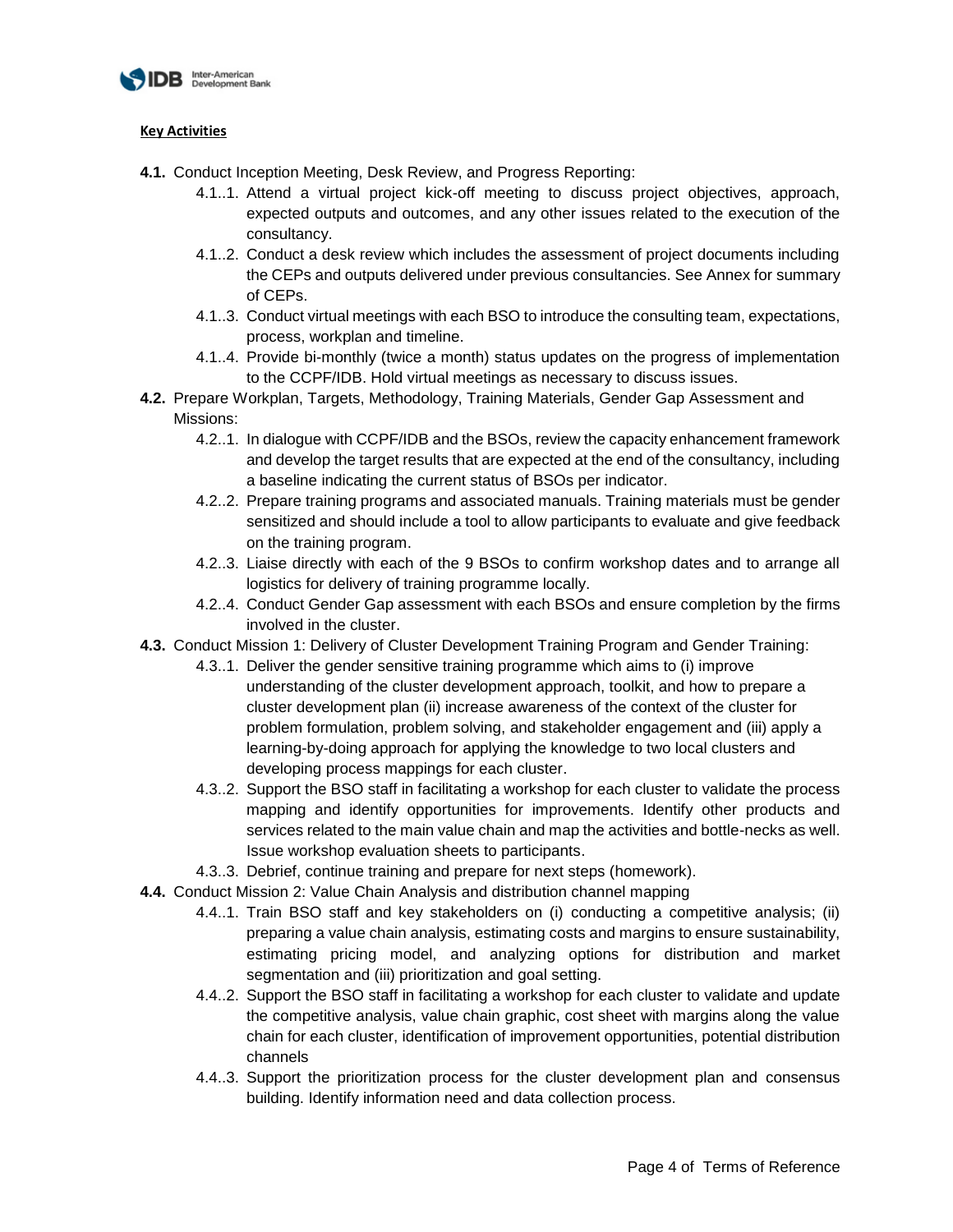

- 4.4..4. Debrief, continue training and prepare for next steps (homework).
- **4.5.** Conduct Mission 3: Finalise delivery of training program, conduct Stakeholder Workshops and Institutionalizing Gender Program
	- 4.5..1. Support BSOs in drafting MOUs with key partners including educational and training institutions to collect market intelligence, solve problems, while also providing industry experience to young people.
	- 4.5..2. Support integration of leadership and personal development training for Women-Owned Firm into BSO training activities.
- **4.6.** Organize Virtual Handholding Sessions and provide Strategic Guidance and Feedback throughout the consultancy

# **5. Expected Outcomes and Deliverables**

- **5.1. Workplan:** This project management plan (logframe) includes a synopsis of the consultancy, proposed activities, timelines (including dates for the proposed missions and milestones), responsibilities, expected outputs and outcomes (results). The workplan will be updated as necessary in discussion with the BSOs and agreement with the CCPF/IDB. The team of consultants assigned to each BSO are expected to spend at least 15 days in each country (seven in total) to implement the capacity building activities.
- **5.2. Training Material:** Submission of training material (training modules, accompanying PPTs, reading material, instructions on how to deliver the workshops and training, templates and tools, etc.). The training materials will be reviewed and approved by IDB and become its intellectual property.
- **5.3. Workshops** agenda with evaluation sheet describing the expected and achieved results for the training activities with BSO staff and for the workshops with cluster stakeholders. At least six workshops with the cluster stakeholders will be facilitated by the BSO staff with the support of the consulting team.
- **5.4. Cluster Development Plans (CDPs):** As an output of the capacity building process, the consulting firm will ensure that each BSO (other than CTO) submit at least two promising market-driven, private sector-led CDPs. The CDP template is provided in appendix and must include the process and distribution channel mapping, value chain analysis, pricing model and cost sheet, competitive analysis, partnership agreement, results matrix, budget, procurement plan, etc.
- **5.5. Terms of References (ToRs):** All additional activities needed essential to address the objectives stated in the CDPs and well as any other projects necessary to increase overall capacity.
- **5.6. Digitalized M&E system** with baseline and process to monitor outputs and outcomes.

## **6. Project Schedule and Milestones**

**6.1.** The project is expected to begin January 7, 2019 and to be completed six months thereafter. Three missions of five days each are expected per country (seven in total). Traveling and workshop costs are included in the consulting firm's budget. The schedule and milestones will be defined by the firm in agreement with the IDB and BSOs and captured by the first deliverable (the workplan).

## **7. Reporting Requirements**

**7.1.** Every report must be submitted to the Bank in an electronic file. The report should include cover, main document, and all annexes. Zip files will not be accepted as final reports, due to Records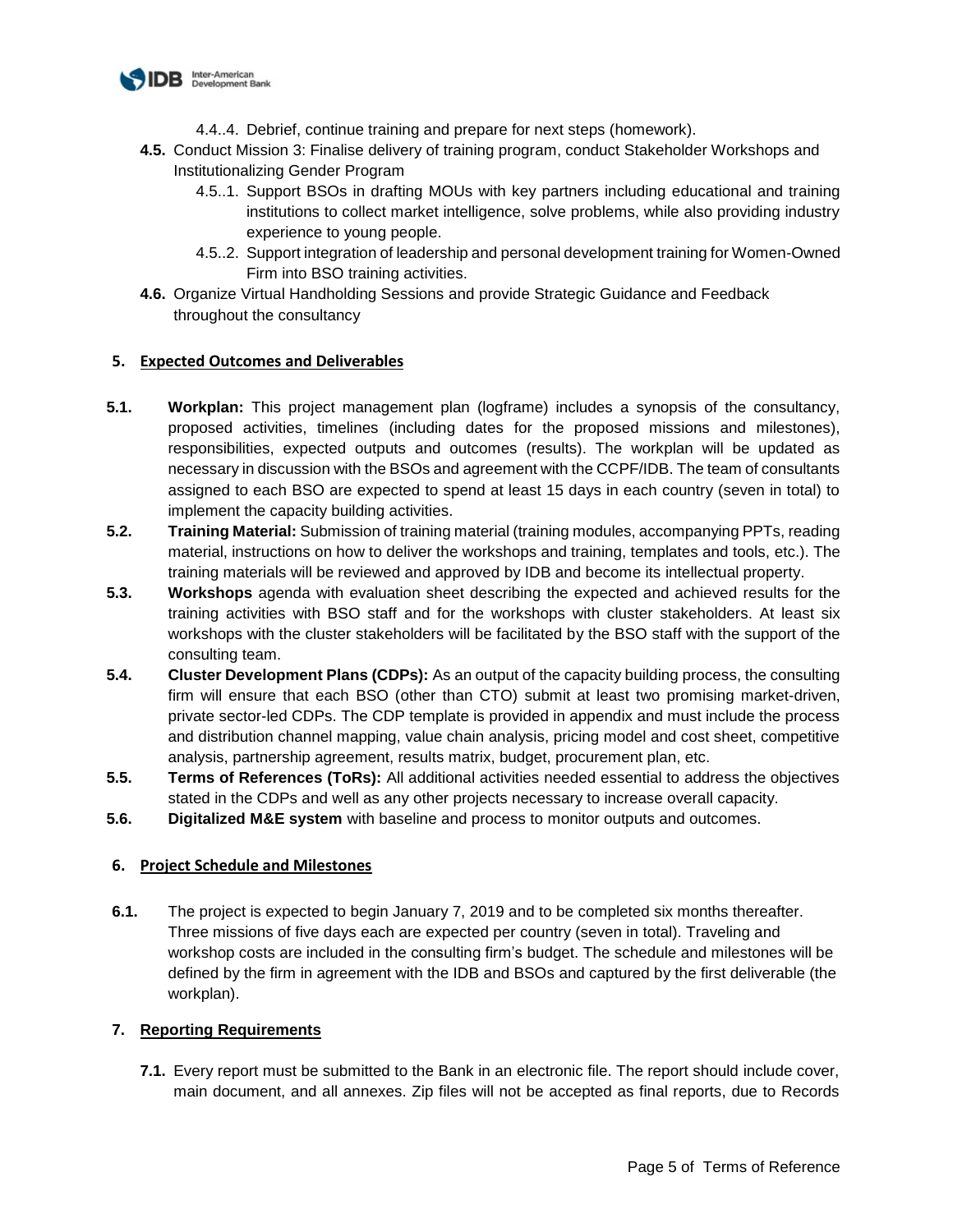

Management Section regulations.

# **8. Acceptance Criteria**

- **8.1.** All deliverables will be reviewed by the IDB/CCPF. Comments will be provided by written email. The consulting firm is expected to provide written feedback on how comments were addressed.
- **8.2.** Approval of quality deliverables will be provided in writing by email from the Team Leader of the project.

# **9. Supervision and Reporting**

**9.1.** The consultancy will be supervised by Michael Hennessey IFD/CTI at The Inter-American Development Bank, and coordinated by Compete Caribbean's Pillar 1 - Coordinator for Productivity and Innovation in the Private Sector. The Consulting Firm is expected to work closely with the BSOs.

## **10. Schedule of Payments**

- **10.1.** Payment terms will be based on project milestones or deliverables. The Bank does not expect to make advance payments under consulting contracts unless a significant amount of travel is required. The Bank wishes to receive the most competitive cost proposal for the services described herein.
- **10.2.** The IDB Official Exchange Rate indicated in the RFP will be applied for necessary conversions of local currency payments.

| <b>Payment Schedule</b> |                                                                                                         |      |  |  |  |
|-------------------------|---------------------------------------------------------------------------------------------------------|------|--|--|--|
|                         | <b>Deliverable</b>                                                                                      | %    |  |  |  |
|                         | Acceptance of Final Work Plan (Deliverable 1)                                                           | 15%  |  |  |  |
|                         | 2. Acceptance of Training Materials and workshop<br>agenda/expected results (Deliverable 2 and 3)       | 30%  |  |  |  |
|                         | 3. Submission of draft Cluster Development Plans including<br>appendices and ToRs (Deliverable 4 and 5) | 30%  |  |  |  |
| 4.                      | Acceptance of all Final deliverables                                                                    | 25%  |  |  |  |
|                         |                                                                                                         | 100% |  |  |  |

# **Qualifications to Utilize in Criteria for Selection:**

# **10.3. Qualifications of Team Members:**

- This consultancy requires the services of an international consulting firm with extensive experience in clustering initiatives and institutional capacity building.
- The Lead Consultant should possess a Master degree in Management, Business Administration, International Development, Public Policy or a related field.
- Junior Consultants should possess at least a Bachelor Degree in Management, Business Administration, International Development, Public Policy or a related field.
- **•** The firm must have a team member with experience in conducting gender gap assessments and implementing gender leadership training.
- The firm must have a team member with experience in organic certification and climate smart agriculture.

## **10.4. Skills and Experience in:**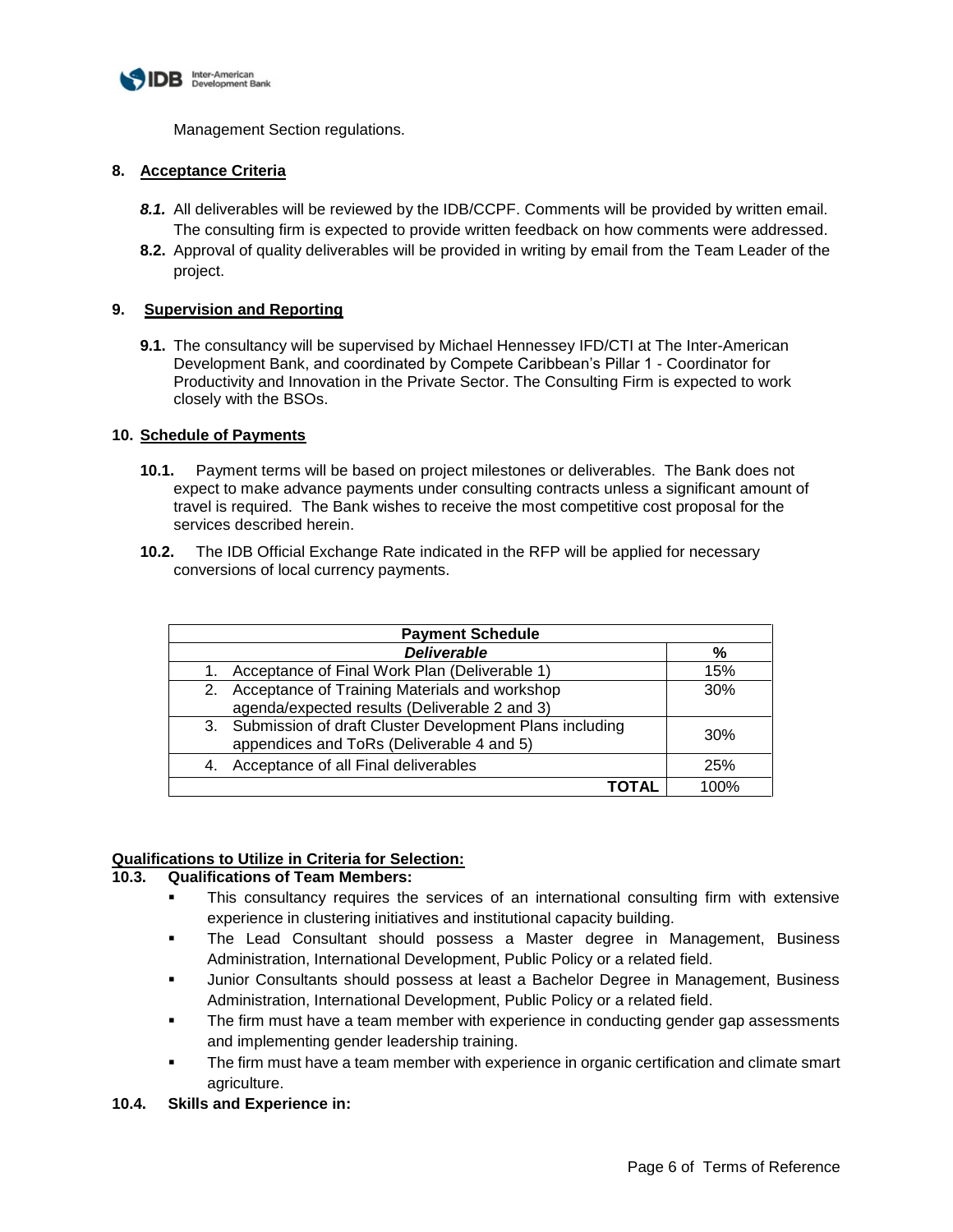

- It is essential that the consulting firm demonstrate experience in cluster development and value chain analysis training and implementation.
- Experience in in the Caribbean and Latin America is an asset. Proven project work at international, national and local levels.
- Experience with processing large amounts of information and synthesizing it in an understandable fashion to decision-makers and wider user audiences.

## **10.5. Core Competencies**

- Highly developed communication skills, including the preparation of high quality reports and the delivery of training;
- Ability to work under pressure to meet tight deadlines without compromising the quality of outputs;
- **■** Ability to maintain confidentiality and use discretion when dealing with sensitive intellectual property issues;
- Cultural awareness and sensitivity to country specific issues;
- **•** Fluency in oral and written English.
- **8.1.** It is essential that the consulting firm demonstrate experience working in cluster development involving diverse stakeholders in developing countries; preferably in the Caribbean and Latin America.

# **Annex I:**

**CEP Summary** [to be included in RFP]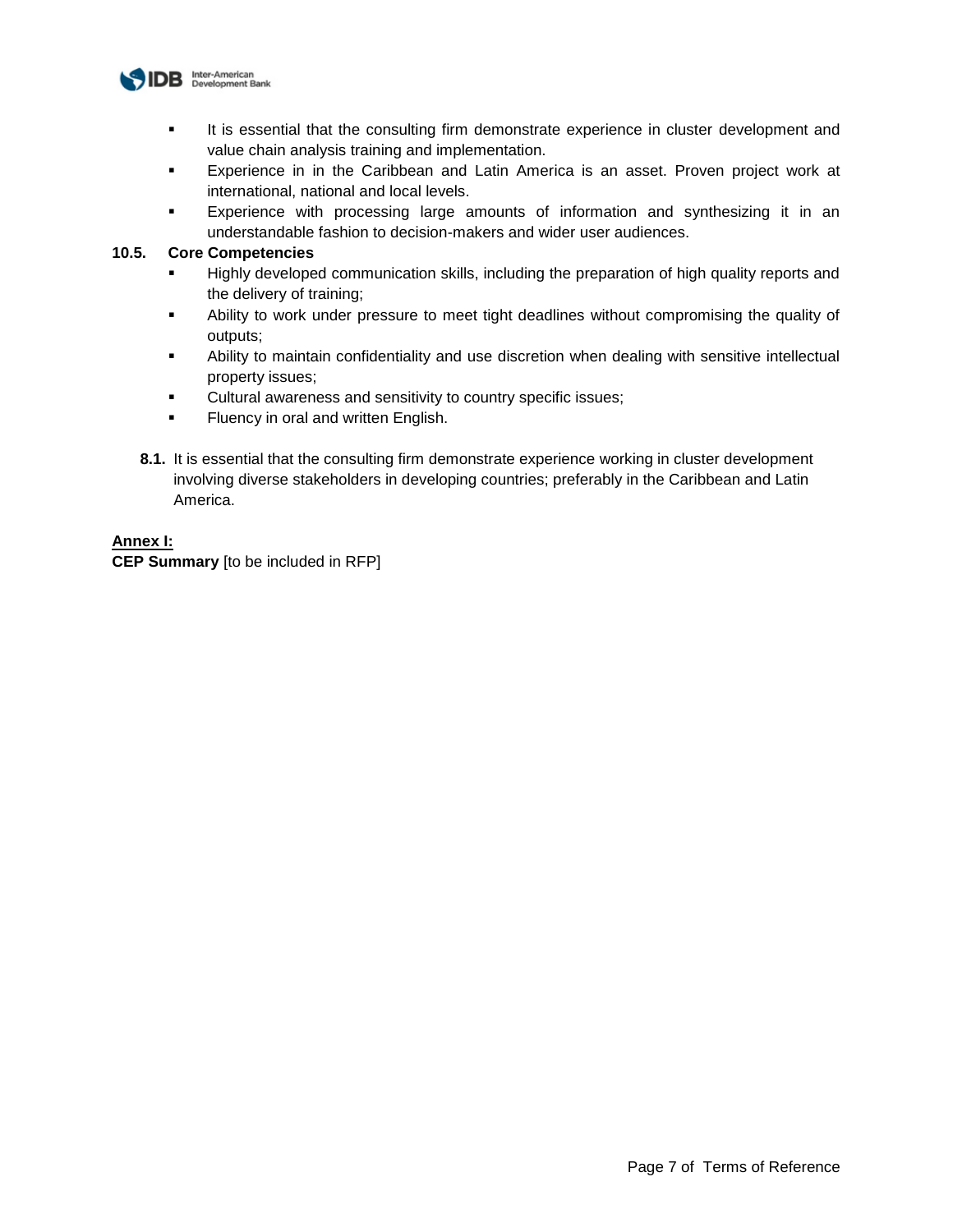

## **TERMS OF REFERENCE 2**

#### **Cocoa Research & Development**

**REGIONAL RG-T3330**

**Public Link: [pending]** 

# **Capacity Building and Applied Research in Cluster Development Best Practices**

## **1. Background and Justification**

- 1.1. Established in 1959, the Inter-American Development Bank ("IDB" or "Bank") is the main source of financing for economic, social and institutional development in Latin America and the Caribbean. It provides loans, grants, guarantees, policy advice and technical assistance to the public and private sectors of its borrowing countries.
- 1.2. On March 20, 2016, the IDB Board approved the creation of the Compete Caribbean Partnership Facility (CCPF), Phase 2 of Compete Caribbean, which will be implemented over the period 2017- 2020. CCPF is a multi-donor Trust Fund jointed funded by the United Kingdom's Department for International Development (DFID), the Caribbean Development Bank (CDB), and the Government of Canada.
- 1.3. The ultimate goal of CCPF is to support the Caribbean region in increasing productivity and Caribbean firms' contribution to economic growth. The specific objectives are to (i) support firms to grow, innovate and enter new sectors and markets; and (ii) to promote an environment that enables innovation and growth. The Facility will support productivity and economic growth in the Caribbean by focusing on two thematic pillars: (i) productivity and innovation in firms; and (ii) enhancing the business and innovation climate. It is intended that CCPF should (a) focus on the specific needs of the more vulnerable countries; (b) support gender and diversity initiatives; (c) promote climate change adaptation/resilience activities; (d) foster the strengthening of institutions; and (e) promote scalability. The Facility is being executed by Inter-American Development Bank and henceforth all procedures related to operations and implementation thereof must comply with IDB policies.
- 1.4. Phase 1 (2010-17) The first phase of the Compete Caribbean program (CC1) provided support to cluster initiatives and delivered outstanding results: Over 5595 jobs were created (nearly 80% for women); the revenue of firms and clusters supported increased by 40% over the baseline; and six clusters developed new or improved products or services. The end of program evaluation identified two critical success factors that must be in place to foster collaboration and ensure sustainability of cluster initiatives: (1) an integrated, collaborative and strategic approach must be anchored and driven by a national/local institution; and (2) facilitation and project management skills are essential to ensure effective cooperation, progress and monitoring & evaluation.
- 1.5. CC1 found that unfortunately such capacity was lacking in some Caribbean islands. This was evidenced through the poor quality of project concept notes received from clusters in response to CC1's call for proposals. Only 38% of applications received were deemed fit for funding by the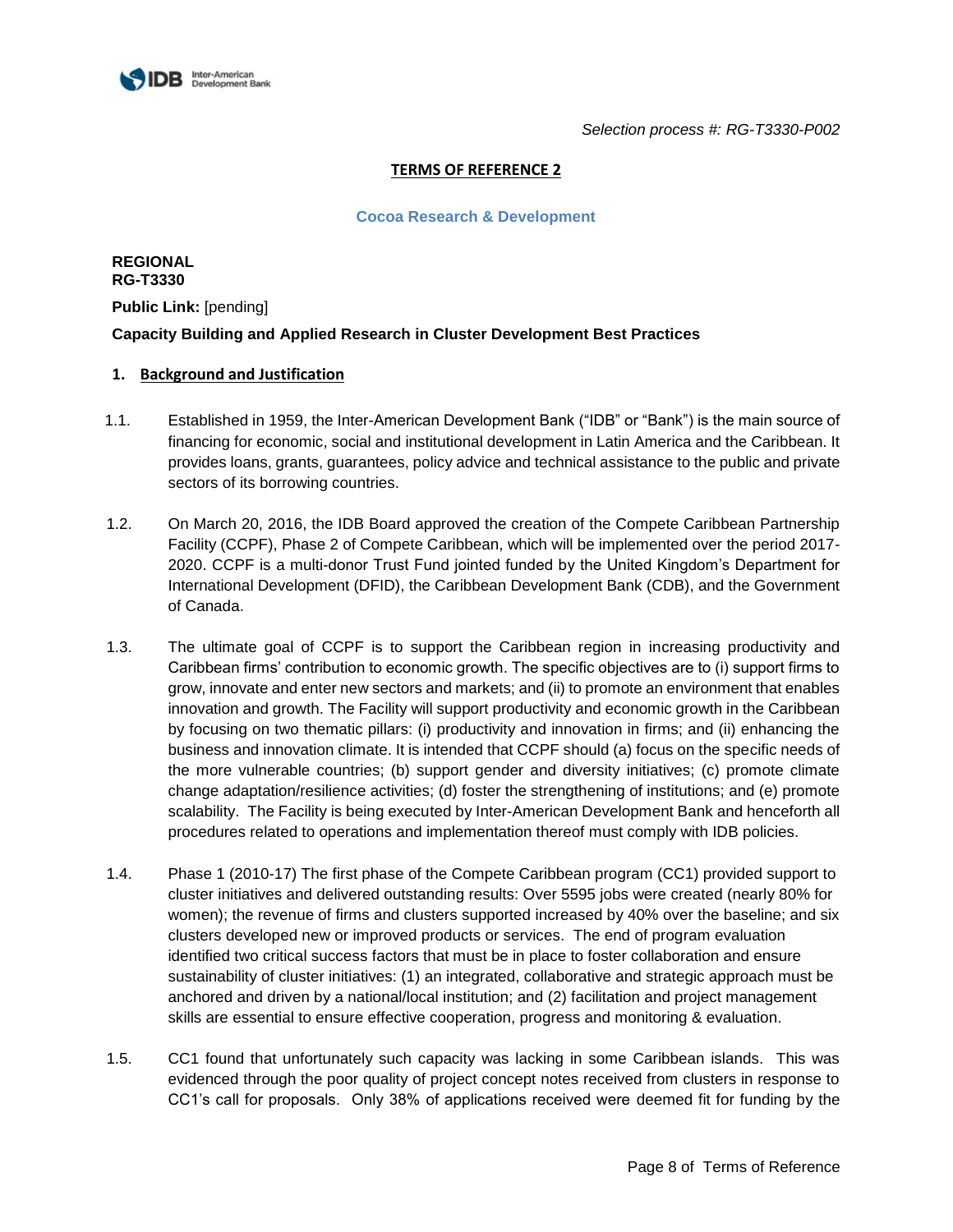

evaluation panel and only one application from the OECS territories was funded. Thus, for the second phase of the Compete Caribbean program (CC2), it became evident that a capacity building effort of local institutions would be necessary to enable industry clusters to be used as drivers of economic growth in these small and vulnerable countries.

- 1.6. In September 2017, under a previous operation (RG-T3021, *Assessing the Capacity to Build Clusters in Small and Vulnerable Countries*), CC2 issued a call for expressions of interest of such local institutions, allowing for applications to be presented from public or private organisations in the Region, such as Business Associations, SME Development Councils/Centres, Partnership Facilities, Industry Development Authorities, Chambers of Commerce, etc. In the end, nine (9) BSOs in eight countries<sup>2</sup> were selected and benefited from a detailed assessment of their institutional capacity in relation to global best practices in cluster development. The main activities under the technical cooperation were completed in June 2018 with nine comprehensive Capacity Enhancement Plans (CEPs) having been completed, in addition to a toolbox comprising templates and tools to increase overall facilitation skills for engaging diverse stakeholders.
- 1.7. Although each CEP includes some specific particularities, most needs and proposed solutions were relatively similar for the BSOs involved. Through stakeholder workshops and consultations, Social Network Analysis<sup>3</sup>, the Business Model CANVAS<sup>4</sup>, and COMPASS of Cluster Competitiveness<sup>5</sup>, the CEPs identified some common weaknesses across BSOs including: (i) well-developed or proven approach for cluster management and promotion not in place; (ii) limited information/ data on potential clusters; (iii) lack of cluster methodologies and tools; (iv) no facilitation skills among the staff; (v) limited/ lack of secured funding support; and (vi) weak management of cluster stakeholders and projects. The CEPs therefore crafts a roadmap for BSOs to acquire the knowledge, training and coaching support activities needed to address these weaknesses and increase the BSO's capacity to support local clusters effectively in their respective context. The CEPs have been developed in close collaboration with the BSOs, with each CEP having been reviewed and discussed with Compete Caribbean, and ultimately, approved by the competent authority of the respective BSO.

# **2. Objectives**

l

**2.1.** The objective of this consultancy is to conduct research that will support 4 clusters in 4 countries with identifying issues common across all clusters (i.e. drying), and developing and piloting corresponding solutions to these issues in order to support cocoa development and export.

## **3. Scope of Services**

**3.1.** This is an estimated six (6) month consultancy. The Business Support Organizations (BSOs) supporting the four clusters in the four countries include: 1. Belize – The Belize Trade and Investment Development (BELTRAIDE); 2. Dominica (DEXIA); 3. St. Lucia (TEPA); and 4. Grenada (GHTA).

<sup>&</sup>lt;sup>2</sup> These 9 BSOs included Dominica Export Import Agency, St. Lucia's Trade Export Promotion Agency, Grenada Hotel and Tourism Association, Grenada Investment Development Corporation, Belize Invest BELTRAIDE, Jamaica Manufacturers' and Exporters' Association, St. Vincent & the Grenadines' Centre for Enterprise Development, and Caribbean Tourism Organisation – a regional institution based in Barbados.

<sup>&</sup>lt;sup>3</sup> Giuliani, E. and Pietrobelli, C. (2011) Social Network Analysis Methodologies for the Evaluation of Cluster Development Programs; IDB, Giuliani, E., Matta, A; Pietrobelli, C. (2016) Network, Cluster Development Programs, and Performance: The Electronics Cluster in Cordoba, Argentina. In Maffioli et al (2016) The Impact Evaluation of Cluster Development Programs. IDB.

<sup>4</sup> Osterwalder, A. and Y. Pigneur (2010). Business Model Generation: A Handbook for Visionaries, Game Changers, and Challengers. Hoboken/ USA.

<sup>5</sup> http://www.mesopartner.com/tools/compass/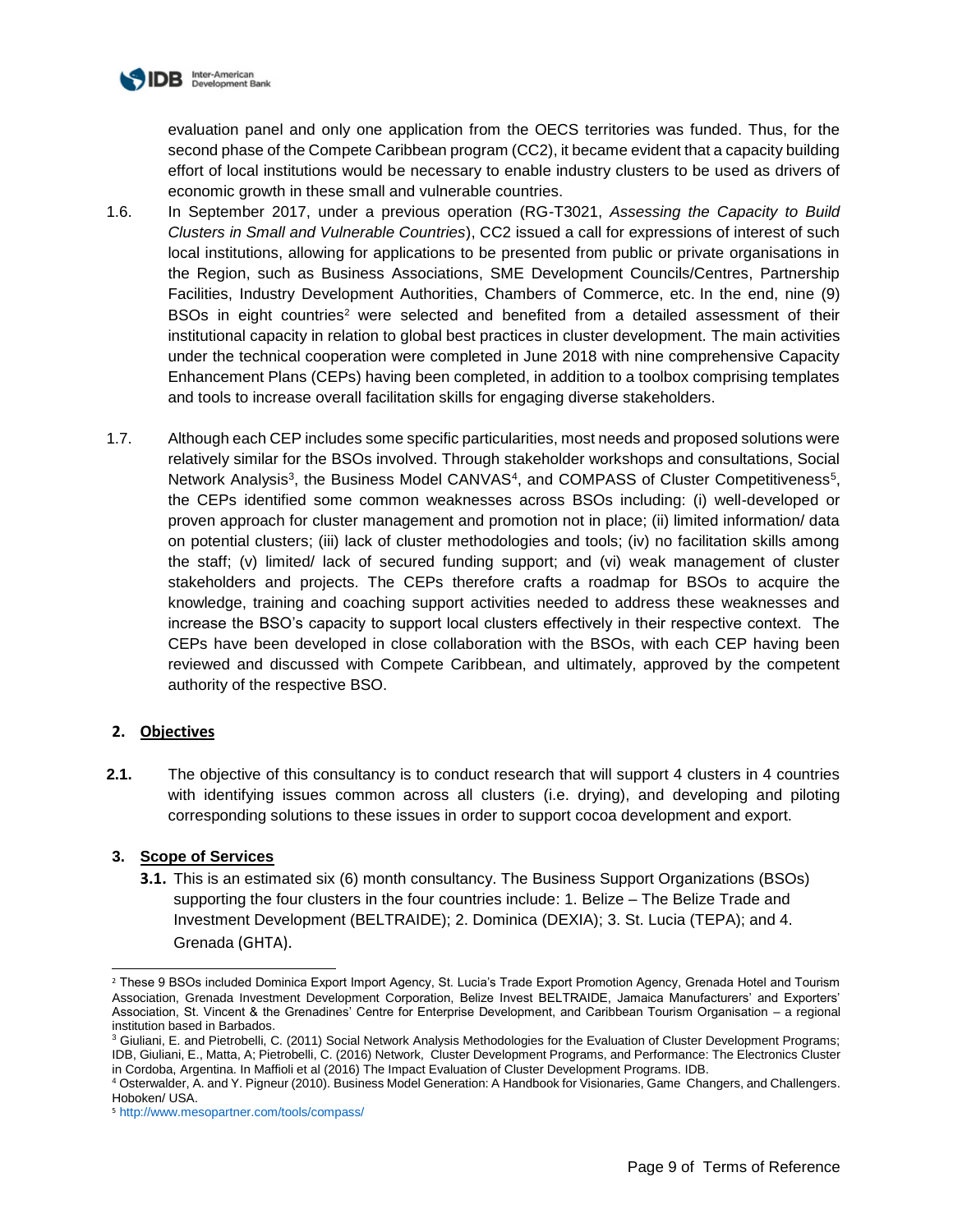

# **4. Key Activities**

# **4.1. Inception Meeting and Desk Review:**

- 1. Attend a virtual project kick-off meeting to discuss project objectives, approach, expected outputs and outcome, and any other issues related to the execution of the consultancy.
- 2. Conduct virtual meetings with BSOs and their cocoa clusters to gain understanding of the operations, the local context in which they operate, and their current level of awareness and capacity in the thematic areas.
- 3. Conduct a desk review which includes the assessment of project documents including the CEP outputs under previous consultancies.
- 4. Provide bi-monthly (twice a month) status updates on the progress of implementation to the CCPF/IDB. Hold virtual meetings as necessary to discuss issues.

# **4.2. Collect Data:**

Conduct missions to the four countries to collect necessary data and information from the clusters.

# **4.3. Analyze Data, Prepare Draft Report:**

- Conduct data analysis to identify the key challenges and issues being faced by each cocoa cluster.
- Prioritize the most pressing issues common across all clusters.
- Develop cost-effective and realistic solutions for clusters to implement to address the prioritized issue

## **4.4. Present Preliminary Findings:**

▪ Hold a virtual meeting to present preliminary findings to stakeholders for their input and feedback.

## **4.5. Prepare Final Report:**

Incorporate all comments and feedback into a final report.

## **5. Expected Outcome and Deliverables**

- **5.1. Work Plan and Methodology:** The work plan (project management plan) should include a synopsis and understanding of the consultancy (as a result of desk review and virtual meetings held), proposed activities, timelines, responsibilities, methodology, and expected outputs. It is expected the work plan will be updated as necessary.
- **5.2. Draft Report:** Submission of draft report.
- **5.3. Presentation of Findings:** Submission of PPT presentation and successful presentation of results to key stakeholders for stakeholder commenting and written input.
- **5.4. Final Report:** Incorporation of all comments into a final report.

## **6. Project Schedule and Milestones**

**6.1.** The project is expected to begin January 15, 2019 and to be completed four months thereafter. Three missions are expected. Workshop costs are included in the budget. The schedule will be defined by the firm in agreement with the IDB and BSOs.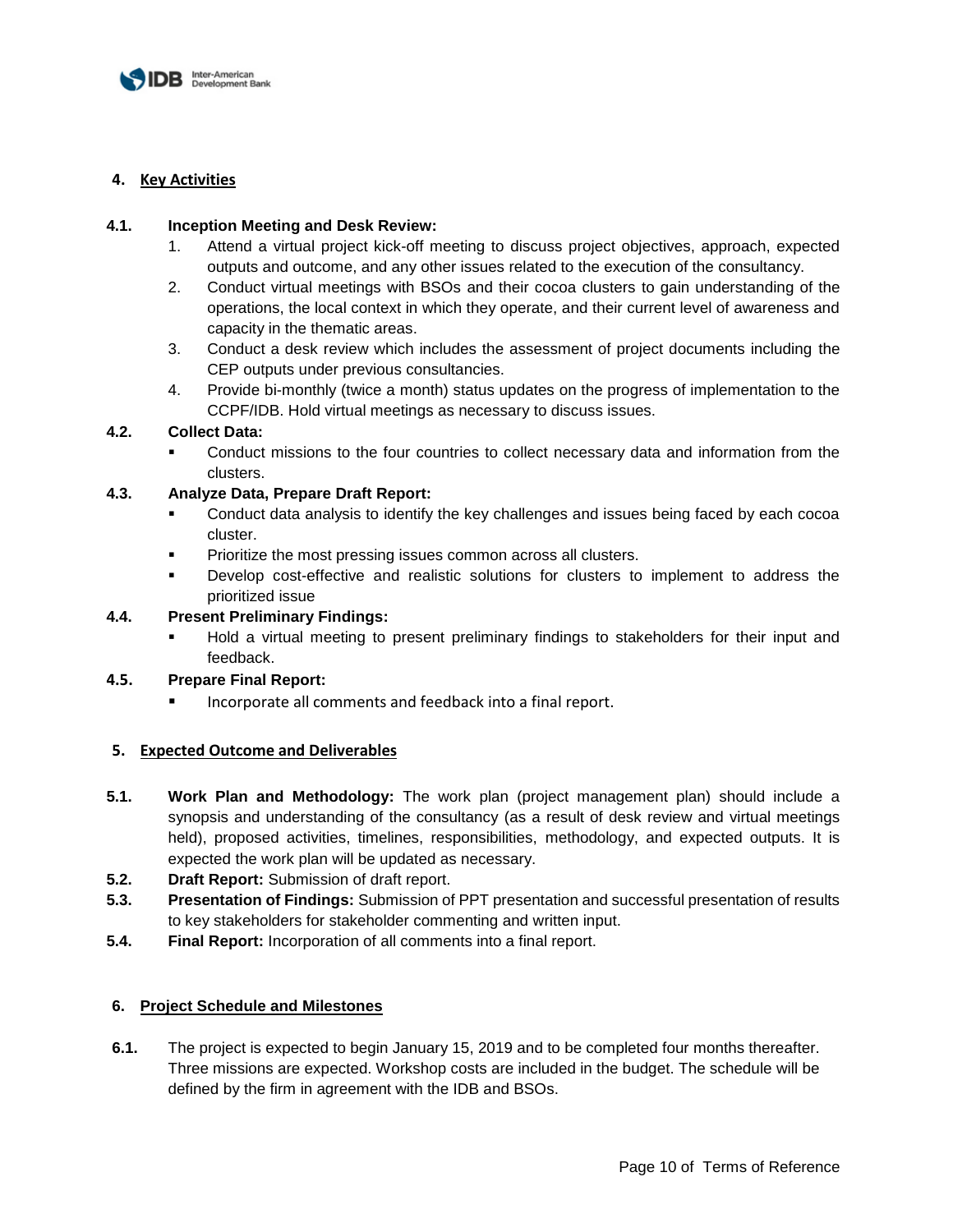

# **7. Reporting Requirements**

**7.1.** Every report must be submitted to the Bank in an electronic file. The report should include cover, main document, and all annexes. Zip files will not be accepted as final reports, due to Records Management Section regulations.

# **8. Acceptance Criteria**

- 8.1. All deliverables will be reviewed by the IDB/CCP. Comments will be provided by written email. The consulting firm is expected to provide written feedback on how comments were addressed.
- **8.2.** Approval of quality deliverables will be provided in writing by email from the Team Leader of the project.

## **9. Supervision and Reporting**

**9.1.** The consultancy will be reporting to Michael Hennessey IFD/CTI at The Inter-American Development Bank. The Consultancy will also be expected to work closely with the BSOs.

#### **10. Schedule of Payments**

- **10.1.** Payment terms will be based on project milestones or deliverables. The Bank does not expect to make advance payments under consulting contracts unless a significant amount of travel is required. The Bank wishes to receive the most competitive cost proposal for the services described herein.
- **10.2.** The IDB Official Exchange Rate indicated in the RFP will be applied for necessary conversions of local currency payments.

| <b>Payment Schedule</b>                          |      |
|--------------------------------------------------|------|
| <b>Deliverable</b>                               | %    |
| Acceptancce of Work Plan (Deliverable 1)         | 30%  |
| 2. Submission of Draft Report (Deliverable 2)    | 20%  |
| Acceptance of Final Report (Deliverable 3)<br>3. | 40%  |
| 4. Presentation of Findings (Deliverable 4)      | 10%  |
| ΓΩΤΑΙ                                            | 100% |

# **Qualifications to Utilize in Criteria for Selection:**

## **10.3. Qualifications of Team Members:**

- This consultancy requires the services of an international consulting firm with extensive experience in the conducting scientific research in the cocoa industry.
- The Lead Consultant should possess a PhD or Master degree in Agriculture or a related field with at least 10 years research experience. .
- Junior Consultants should possess at least a Master or Bachelor Degree in Agriculture or a related field with at least 2 years research experience.
- It is essential that the consulting firm demonstrate experience in cluster strategy design,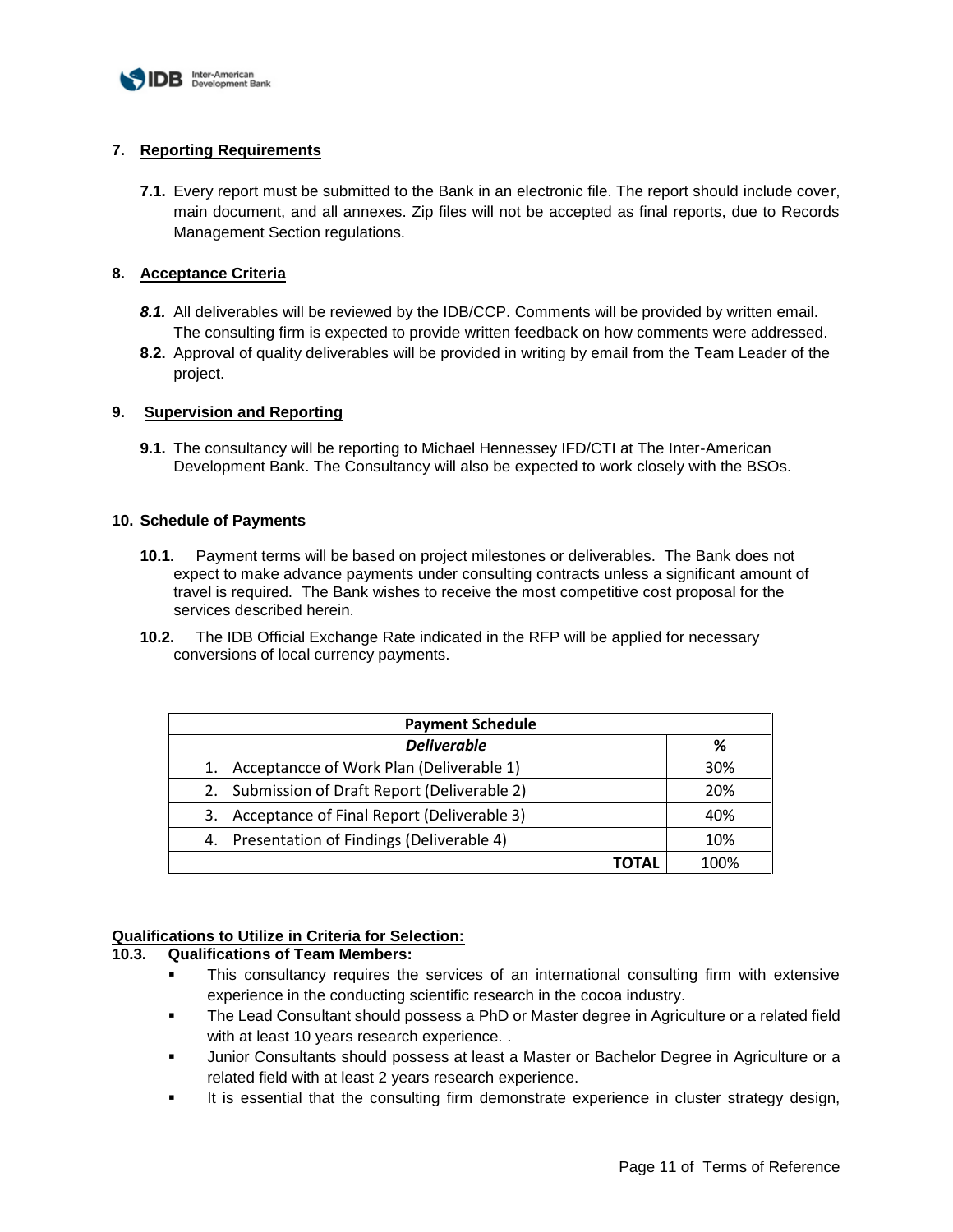

training and implementation.

■ Experience in in the Caribbean and Latin America is an asset.

# **10.4. Skills and Experience in:**

- In-depth knowledge and understanding of the cocoa industry and scientific and technological breakthroughs in cultivating cocoa.
- **•** Proven project work in the Caribbean and work at international, national and local levels.
- Experience with processing large amounts of information and synthesizing it in an understandable fashion to decision-makers and wider user audiences.

# **10.5. Core Competencies**

- Highly developed communication skills, including the preparation of high quality reports and the delivery of training;
- **EXECT** Ability to work under pressure to meet tight deadlines without compromising the quality of outputs;
- **■** Ability to maintain confidentiality and use discretion when dealing with sensitive intellectual property issues;
- Cultural awareness and sensitivity to country specific issues;
- **EXECUTE:** Fluency in oral and written English.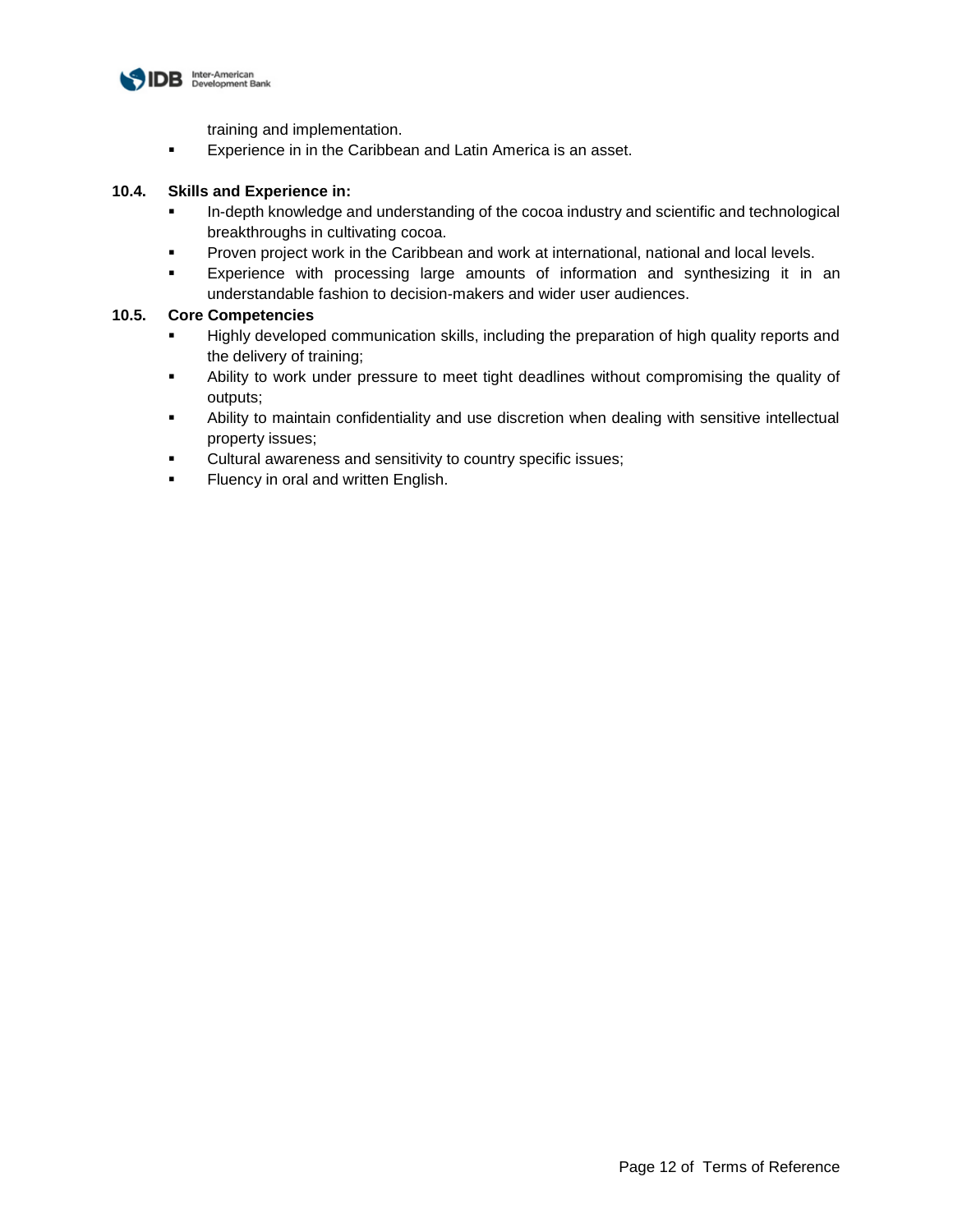

# **TERMS OF REFERENCE 3**

## **Regional**

## **IFD/CTI – Compete Caribbean Partnership Facility Feasibility study for DEXIA's support to Cocoa in Dominica - Consultant**

## **TERMS OF REFERENCE**

## **Background:**

The Compete Caribbean Partnership Facility (CCPF), in collaboration with DEXIA and the Ministry of Agriculture, is looking for a professional consultant to build local capacity in conducting a feasibility study for the cocoa sector given the context post hurricane Maria.

The Agricultural sector has over the past decades suffered several setbacks ranging from disease onset, market failure to most recently hurricane devastation and in every case, significant markets were lost and vital revenue streams were curtailed. Tremendous effort is now required to uphold the visions of many young entrepreneurs who have lost raw materials, equipment and market share. The important Cluster development path chosen by the Dominica Export Import Agency (DEXIA) through this Compete Caribbean Partnership Facility (CCPF) is expected to guide our efforts at securing technical expertise, local experience, detailed stakeholder needs assessments and best practices in shaping the Agricultural/Agro Processing sector in its resurgence.

The establishment of a processing facility/plant for Cocoa and other intermediate agricultural crops can be an option chosen for growth of the sector particularly in support of plans to further diversify and add greater value to Dominica's trade. DEXIA in consultation with its clients have recognized the need to provide adequate facilities to promote quality products that are both competitive and attract upper market value. One of these high value crops which DEXIA has chosen to promote is the<sup>1</sup>Fine flavor cocoa that now contributes only around 2 to 3 percent of world production but continues to be sought by up-market confectionery companies, who are still prepared to pay a premium price for it. Harvested crops, which are to be stored for any length of time, must have their moisture content reduced to a safe and satisfactory levels before storage. This moisture is reduced by drying the crop. Storage of the crop with moisture content above the safe level could contribute to the deterioration of the crop. The fermentation and drying process is therefore a very important step in the production of many crops such as Cocoa, Coffee, Cinnamon and other herbs. Many of the resulting products developed for local and export consumption need to go through certain critical processes that are sometimes unavailable. Current methods adopted by local producers incorporate the use of the sun for drying which has now also become an issue of concern as Small Island Developing States (SIDS) like Dominica, face up to the phenomenon of climate change.

## **The team:**

In September 2017, CCPF selected 10 Business Support Organization (BSO) through a competitive process to assess their capacity in supporting clusters based on global best practices and the local context. DEXIA was among them to receive the support of professional consultants to co-design a capacity enhancement plan (CEP). One of the main strategic priorities in this plan was the need for DEXIA and its key partners to play a greater role in facilitating the export of cocoa in Dominica.

The Ministry of Agriculture and the Dominica Export Import Agency (DEXIA) recognize the need to develop central processing (fermenting, drying etc) facilities that will address the issues of poor quality products experienced by many producers. Many of the producers themselves are engaged in postharvest activities (fermentation, drying) on the farms and at their homes under varied conditions that result in very inconsistent and varying degrees of quality for consumers. Current methods used for both processes are unacceptable and require urgent attention.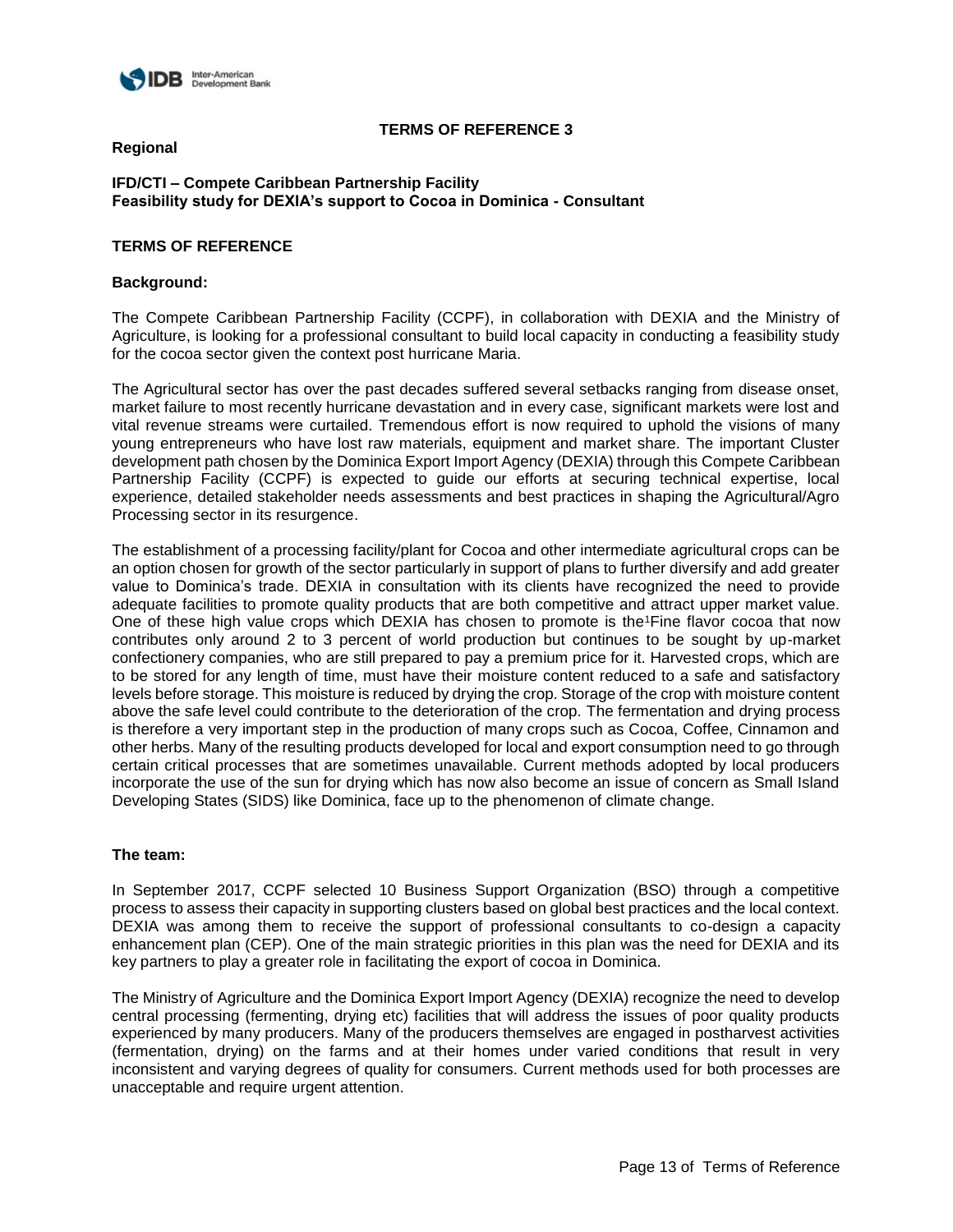

Cocoa and other agricultural crops of interest are integral to Dominica's Agricultural sector on which the country has depended for many years as a means of generating foreign exchange and employment. Agriculture which is still recognized as the sole income earning activity for many rural families and communities, contributes 15.3% to Dominica's GDP <sup>6</sup> while Industry is at 13.6% and Services at 71.1%. Pre hurricane Maria support provided by both DEXIA and the Ministry of Agriculture Food and Fisheries (MAFF) included the construction of a fermentation and drying facility in the North-eastern agricultural region of the island. A more advanced processing facility for Cocoa and other crops will therefore augment export potential while bringing some relief to the many SMEs currently with damaged of devastated factory space. To satisfactorily address the issues outlined, DEXIA and the Ministry of Agriculture need to undertake a feasibility study for the construction of the Plant and optimize support for producers. Some of the objectives for this work are as follows:

- 1. To inform and provide an in-depth understanding of the social, environmental and financial requirements, the adequacy of the local capacity, standards, and requirements for the design of the Agro-Processing facility.
- 2. To determine the best location for the construction of the Agro-Processing Plant given the past and potential effect of climate change, and outline the technical, market and commercial viability for the project.
- 3. To outline the economic and environmental feasibility of the processing facility and the inputs, outputs, processes and procedures required.

# **What you'll do:**

l

The selected candidate will build local capacity through DEXIA and key partner in the Ministry of Agriculture in conducting a feasibility study for the cocoa sector using a learning-by-doing approach. The consultant will conduct research and provide technical assistance to the institutional stakeholders so they have the knowledge, skills and tools to:

- 1. Review the production conditions currently in place post hurricane Maria and assess the capacity of the primary crop and supply of raw materials.
- 2. Analyze the cost and benefits of supporting farmers in obtaining the organic certification, given the agricultural landscape.
- 3. Identify optimal Agro-Processing and light manufacturing activities on island.
- 4. Review and report on the current quality achieved using individual farmers' processes and the effect on value added business.
- 5. Identify feasible clusters.
- 6. Provide modern technological and structural alternatives that can be incorporated in a central Agro-Processing Plant to address quality and postharvest issues/concerns.
- 7. Identify potential environmental, social, economic, institutional risks associated with the Agro-Processing Plant, and recommend solutions to prevent and mitigate the effects of climate change.

## **Deliverables and payment timeline:**

|                | <b>Deliverables</b>                                                                                                                   | Deadline<br>from<br>signature of<br>contract | Payment<br>schedule upon<br>approval of<br>deliverable |
|----------------|---------------------------------------------------------------------------------------------------------------------------------------|----------------------------------------------|--------------------------------------------------------|
|                | Step-by-step workplan on how to conduct the feasibility study to<br>meet the objectives above along with who will do what, how, when, | 1 week                                       | 25%                                                    |
|                | where, and any other guidelines on scope, targets, etc.                                                                               |                                              |                                                        |
| $\overline{2}$ | Templates with simple instructions on how to accomplish, record                                                                       | 2 weeks                                      | 50%                                                    |
|                | and report each task.                                                                                                                 |                                              |                                                        |
| 3              | A draft Feasibility Study Report summarizing results of analysis,                                                                     | 4 weeks                                      |                                                        |
|                | cost effectiveness, profitability and evaluations conducted to include                                                                |                                              |                                                        |

<sup>6</sup> [https://www.indexmundi.com/dominica/economy\\_profile.html](https://www.indexmundi.com/dominica/economy_profile.html)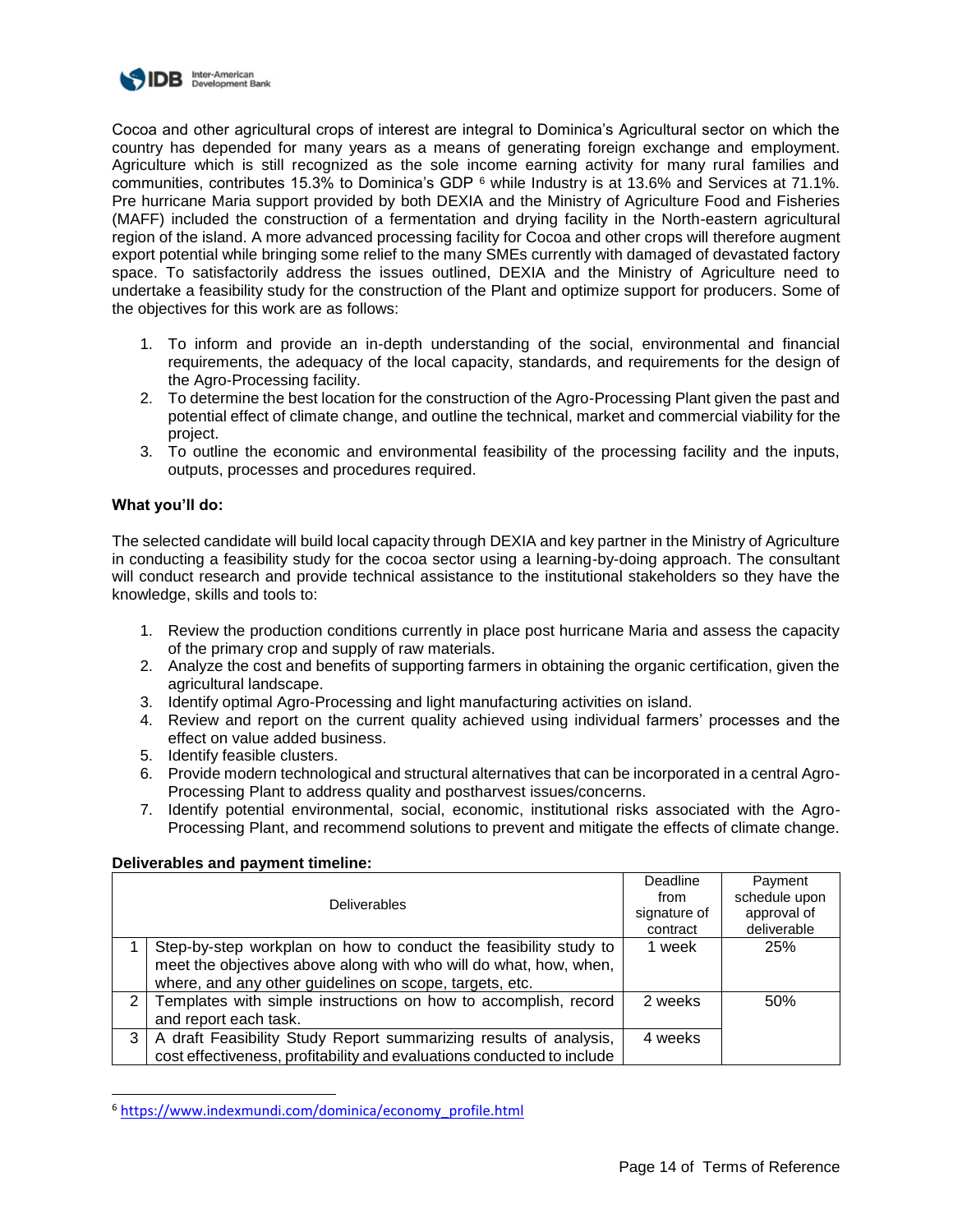

|   | related data and diagrams for the development of an Agro |          |      |
|---|----------------------------------------------------------|----------|------|
|   | Processing Plant.                                        |          |      |
| Δ | Final Report incorporating all reviews.                  | 8 weeks  | 25%  |
|   | Total                                                    | 2 months | 100% |

#### **Skills you'll need:**

**Education:** Advanced degree in Agro Processing Engineering, Agribusiness Management Studies, Economics or related discipline

**Experience:** Minimum of 10 years of experience in private sector development projects including at least three years working in the cocoa sector. Proven record of success in

**Languages:** Fluency in written and spoken English is required.

#### **Skills and Technical Competencies:**

- Institutional capacity building and proven record of success in conducting feasibility studies in developing countries. Strong modeling skills to conduct cost-benefit analysis and business case.
- Willingness and ability to travel to various Agricultural regions throughout the country.
- Excellent interpersonal, written and verbal communication skills.
- Understanding and respect for local culture. Residence in the country where the project takes place (Dominica) is preferred.

#### **Opportunity Summary:**

- Type of contract and modality: Contractual for Products and External Services (PEC), Lump Sum
- Length of contract: 2 months
- Starting date: October 1<sup>st</sup>, 2018
- Location: Dominica
- Responsible person: The consultancy will be supervised by Michael Hennessey, Private Sector Development Lead Specialist (IFD/CTI), and coordinated by Annie Bertrand, Coordinator for productivity and innovation in the private sector (CCPF).

**Our culture:** Working with us you will be surrounded by a diverse group of people who have years of experience in all types of development fields, including transportation, health, gender and diversity, communications and much more.

**About us:** At the Inter-American Development Bank, we're devoted to improving lives. Since 1959, we've been a leading source of long-term financing for economic, social, and institutional development in Latin America and the Caribbean. We do more than lending though. We partner with our 48 member countries to provide Latin America and the Caribbean with cutting-edge research about relevant development issues, policy advice to inform their decisions, and technical assistance to improve on the planning and execution of projects. For this, we need people who not only have the right skills, but also are passionate about improving lives.

**Payment and Conditions:** Compensation will be determined in accordance with Bank's policies and procedures. The Bank, pursuant to applicable policies, may contribute toward travel and moving expenses.

**Consanguinity:** Pursuant to applicable Bank policy, candidates with relatives (including the fourth degree of consanguinity and the second degree of affinity, including spouse) working for the IDB, IDB Invest, or MIF as staff members or Complementary Workforce contractuals, will not be eligible to provide services for the Bank.

**Diversity**: The Bank is committed to diversity and inclusion and to providing equal opportunities to all candidates. We embrace diversity on the basis of gender, age, education, national origin, ethnic origin, race, disability, sexual orientation, and religion. We encourage women, Afro-descendants and persons of indigenous origins to apply.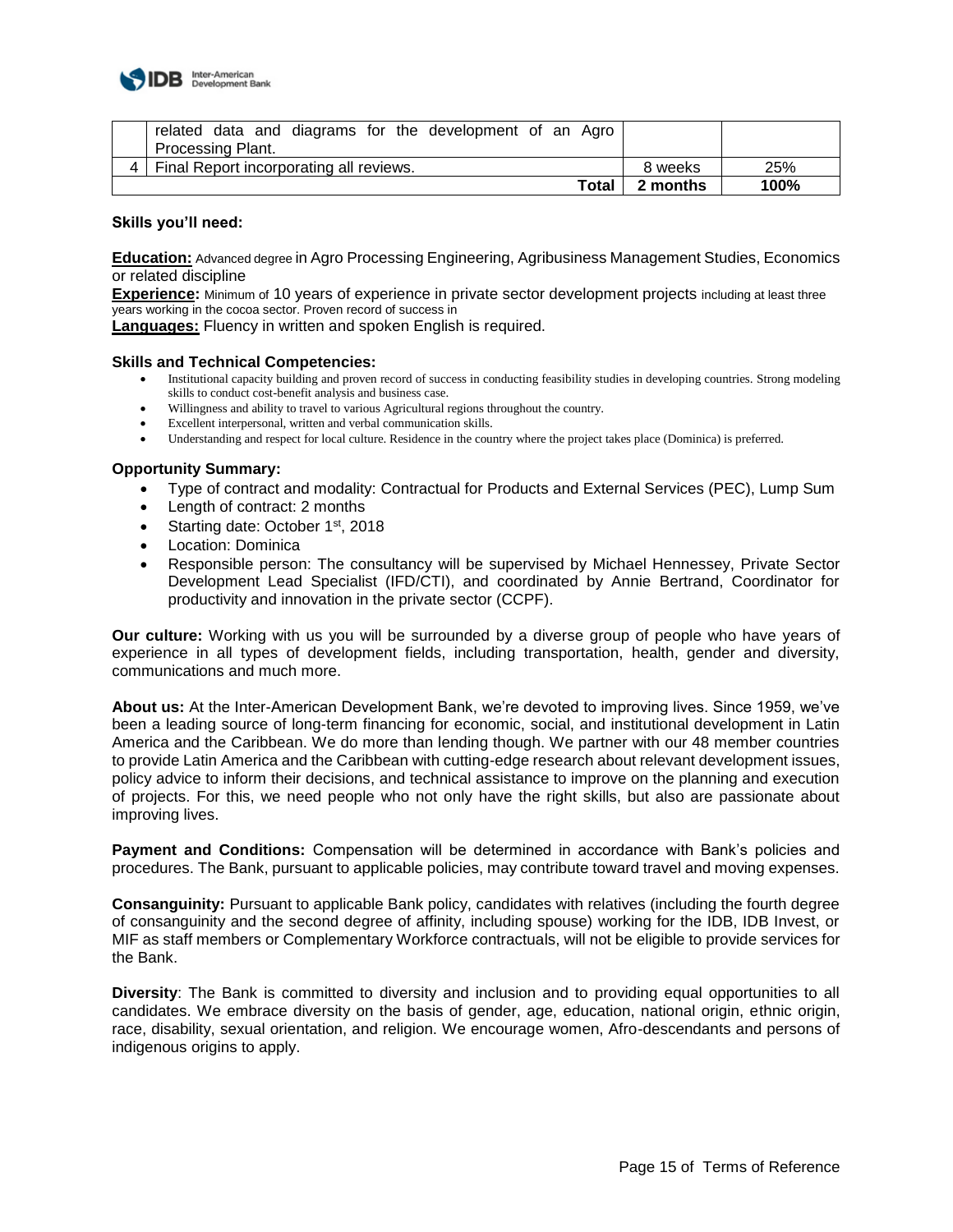

*Selection process #: RG-T3330-P003*

# **TERMS OF REFERENCE 4**

## **Digitalization of Data Collection**

#### **REGIONAL RG-T3330**

**Public Link: [pending]** 

# **Capacity Building and Applied Research in Cluster Development Best Practices**

# **1. Background and Justification**

- 1.8. Established in 1959, the Inter-American Development Bank ("IDB" or "Bank") is the main source of financing for economic, social and institutional development in Latin America and the Caribbean. It provides loans, grants, guarantees, policy advice and technical assistance to the public and private sectors of its borrowing countries.
- 1.9. On March 20, 2016, the IDB Board approved the creation of the Compete Caribbean Partnership Facility (CCPF), Phase 2 of Compete Caribbean, which will be implemented over the period 2017- 2020. CCPF is a multi-donor Trust Fund jointed funded by the United Kingdom's Department for International Development (DFID), the Caribbean Development Bank (CDB), and the Government of Canada.
- 1.10. The ultimate goal of CCPF is to support the Caribbean region in increasing productivity and Caribbean firms' contribution to economic growth. The specific objectives are to (i) support firms to grow, innovate and enter new sectors and markets; and (ii) to promote an environment that enables innovation and growth. The Facility will support productivity and economic growth in the Caribbean by focusing on two thematic pillars: (i) productivity and innovation in firms; and (ii) enhancing the business and innovation climate. It is intended that CCPF should (a) focus on the specific needs of the more vulnerable countries; (b) support gender and diversity initiatives; (c) promote climate change adaptation/resilience activities; (d) foster the strengthening of institutions; and (e) promote scalability. The Facility is being executed by Inter-American Development Bank and henceforth all procedures related to operations and implementation thereof must comply with IDB policies.
- 1.11. Phase 1 (2010-17) The first phase of the Compete Caribbean program (CC1) provided support to cluster initiatives and delivered outstanding results: Over 5595 jobs were created (nearly 80% for women); the revenue of firms and clusters supported increased by 40% over the baseline; and six clusters developed new or improved products or services. The end of program evaluation identified two critical success factors that must be in place to foster collaboration and ensure sustainability of cluster initiatives: (1) an integrated, collaborative and strategic approach must be anchored and driven by a national/local institution; and (2) facilitation and project management skills are essential to ensure effective cooperation, progress and monitoring & evaluation.
- 1.12. CC1 found that unfortunately such capacity was lacking in some Caribbean islands. This was evidenced through the poor quality of project concept notes received from clusters in response to CC1's call for proposals. Only 38% of applications received were deemed fit for funding by the evaluation panel and only one application from the OECS territories was funded. Thus, for the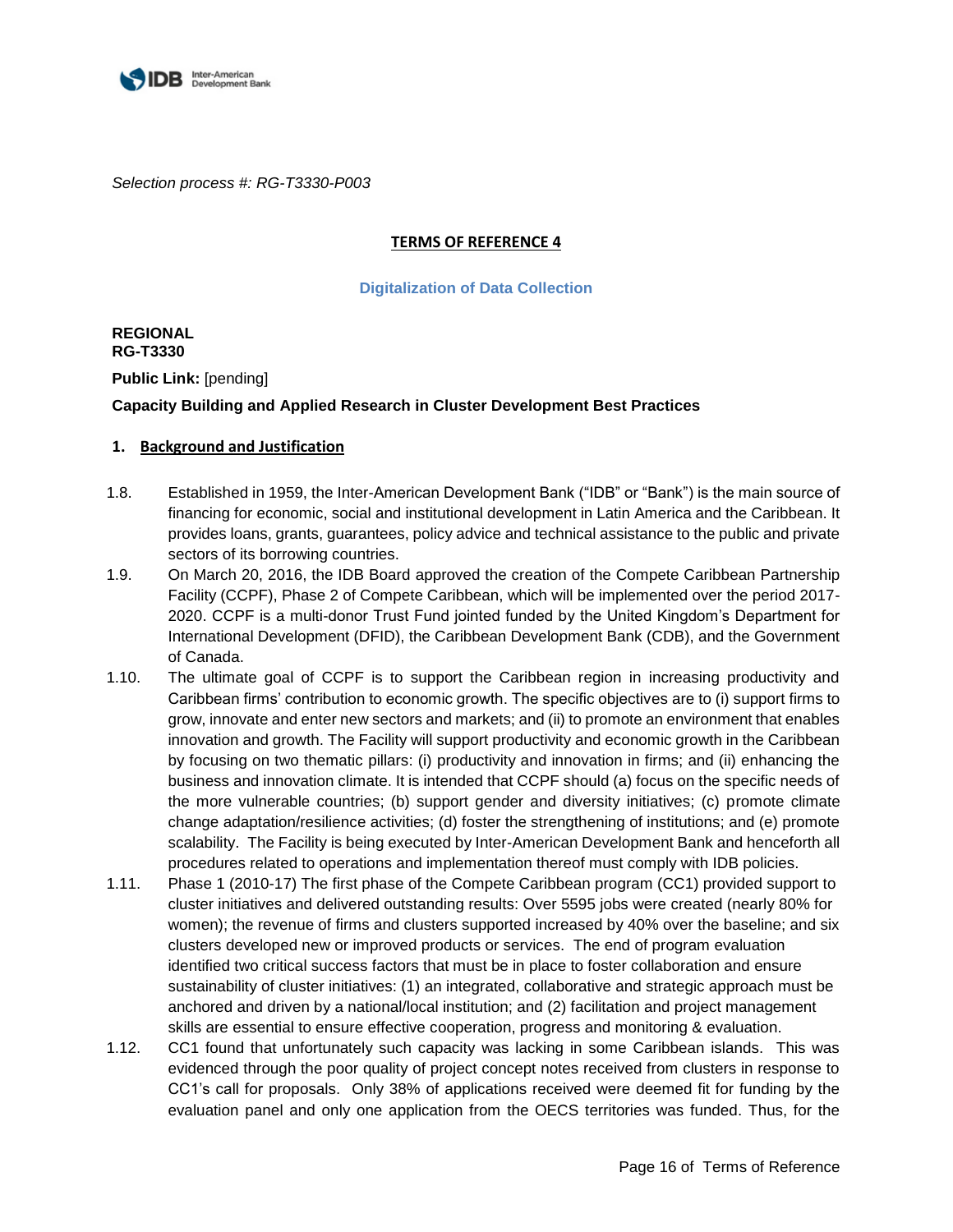

second phase of the Compete Caribbean program (CC2), it became evident that a capacity building effort of local institutions would be necessary to enable industry clusters to be used as drivers of economic growth in these small and vulnerable countries.

- 1.13. In September 2017, under a previous operation (RG-T3021, *Assessing the Capacity to Build Clusters in Small and Vulnerable Countries*), CC2 issued a call for expressions of interest of such local institutions, allowing for applications to be presented from public or private organisations in the Region, such as Business Associations, SME Development Councils/Centres, Partnership Facilities, Industry Development Authorities, Chambers of Commerce, etc. In the end, nine (9) BSOs in eight countries<sup>7</sup> were selected and benefited from a detailed assessment of their institutional capacity in relation to global best practices in cluster development. The main activities under the technical cooperation were completed in June 2018 with nine comprehensive Capacity Enhancement Plans (CEPs) having been completed, in addition to a toolbox comprising templates and tools to increase overall facilitation skills for engaging diverse stakeholders.
- 1.14. Although each CEP includes some specific particularities, most needs and proposed solutions were relatively similar for the BSOs involved. Through stakeholder workshops and consultations, Social Network Analysis<sup>8</sup>, the Business Model CANVAS<sup>9</sup>, and COMPASS of Cluster Competitiveness<sup>10</sup>, the CEPs identified some common weaknesses across BSOs including: (i) well-developed or proven approach for cluster management and promotion not in place; (ii) limited information/ data on potential clusters; (iii) lack of cluster methodologies and tools; (iv) no facilitation skills among the staff; (v) limited/ lack of secured funding support; and (vi) weak management of cluster stakeholders and projects. The CEPs therefore crafts a roadmap for BSOs to acquire the knowledge, training and coaching support activities needed to address these weaknesses and increase the BSO's capacity to support local clusters effectively in their respective context. The CEPs have been developed in close collaboration with the BSOs, with each CEP having been reviewed and discussed with Compete Caribbean, and ultimately, approved by the competent authority of the respective BSO.

# **2. Objectives**

**2.1.** The objective of this consultancy is to develop and deploy a feasible technological solution for supporting BSOs in digitizing their data collection on clusters and firms.

## **3. Scope of Services**

**3.1.** This is an estimated four (4) month consultancy. The consultancy will meet with Business Support Organizations (BSOs) to understand user needs, current monitoring strategies, and the types of data that needs to be collected. The BSOs are located in eight countries: 1. Belize – The Belize Trade and Investment Development (BELTRAIDE); 2. Saint Vincent and the Grenadines (CED); 3. Dominica (DEXIA); 4. Jamaica (JMEA); 5. St. Lucia (TEPA); 6. Grenada (GIDC); 7. Grenada (GHTA); 8. Guyana (THAG); and 9. Barbados – Caribbean Tourism Organization (CTO).

l <sup>7</sup> These 9 BSOs included Dominica Export Import Agency, St. Lucia's Trade Export Promotion Agency, Grenada Hotel and Tourism Association, Grenada Investment Development Corporation, Belize Invest BELTRAIDE, Jamaica Manufacturers' and Exporters' Association, St. Vincent & the Grenadines' Centre for Enterprise Development, and Caribbean Tourism Organisation – a regional institution based in Barbados.

<sup>&</sup>lt;sup>8</sup> Giuliani, E. and Pietrobelli, C. (2011) Social Network Analysis Methodologies for the Evaluation of Cluster Development Programs; IDB, Giuliani, E., Matta, A; Pietrobelli, C. (2016) Network, Cluster Development Programs, and Performance: The Electronics Cluster in Cordoba, Argentina. In Maffioli et al (2016) The Impact Evaluation of Cluster Development Programs. IDB.

<sup>9</sup> Osterwalder, A. and Y. Pigneur (2010). Business Model Generation: A Handbook for Visionaries, Game Changers, and Challengers. Hoboken/ USA.

<sup>10</sup> http://www.mesopartner.com/tools/compass/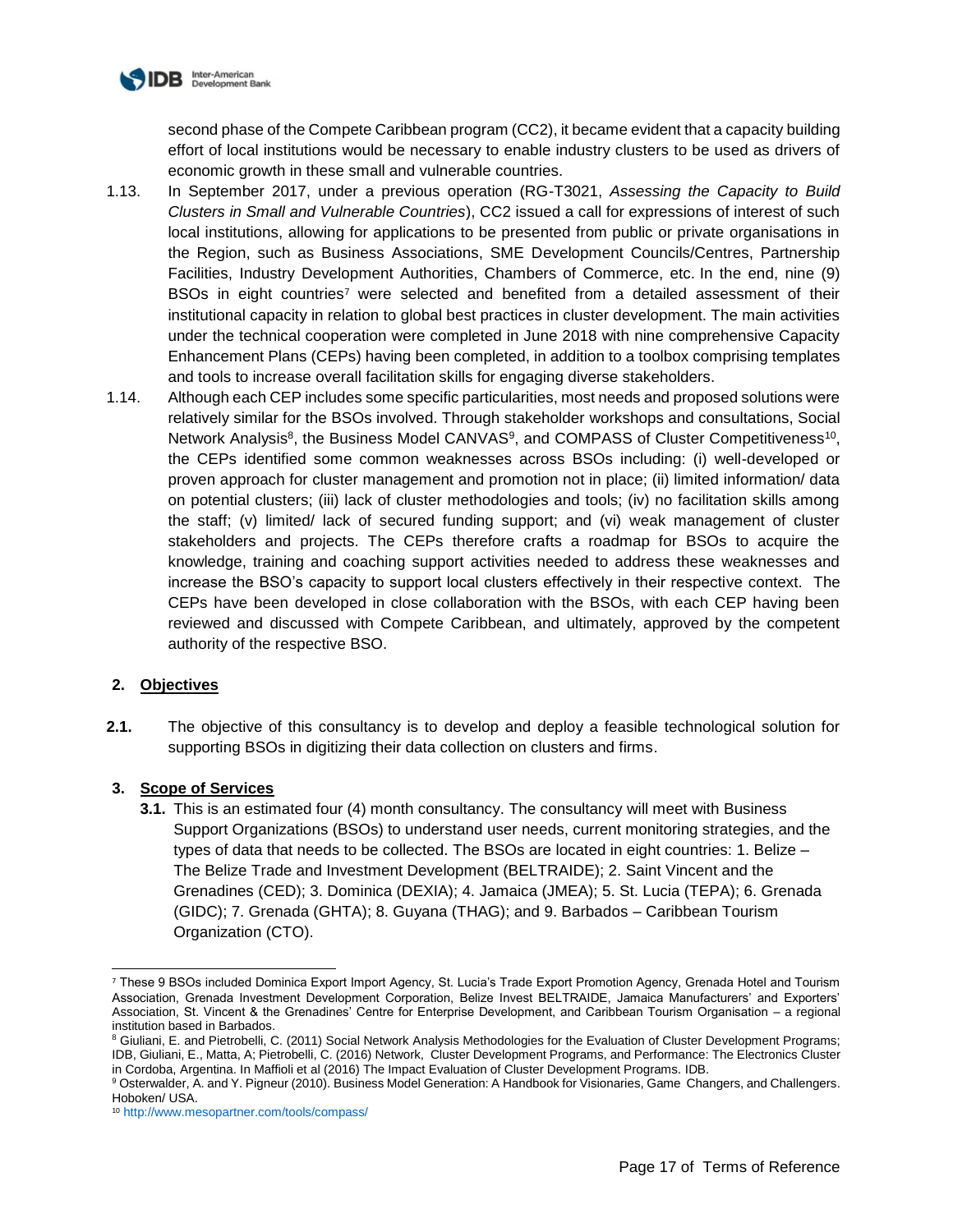

**3.2.** The consulting firm is expected to provide six months of maintenance and support subsequent to the deployment of the technological solution.

# **4. Key Activities**

# **4.1. Inception Meeting, Desk Review, and Progress Reporting:**

- 5. Attend a virtual project kick-off meeting to discuss project objectives, approach, expected outputs and outcome, and any other issues related to the execution of the consultancy.
- 6. Conduct virtual meetings with BSOs to gain understanding of the BSO operations, their clusters, the local context in which they operate, and their current level of awareness and capacity in the thematic areas.
- 7. Conduct a desk review which includes the assessment of project documents including the CEP outputs under previous consultancies. See Annex for summary of CEPs.
- 8. Provide bi-monthly (twice a month) status updates on the progress of implementation to the CCPF/IDB. Hold virtual meetings as necessary to discuss issues.
- **4.2. Conduct a Needs Assessment:** Utilizing a user-focused approach, conduct missions to stakeholders in order to develop a needs assessment to inform the needs of potential users (such as managers within the BSOs).

# **4.3. Present Design Specifications:**

- **Present design options to the BSOs and CCPF/IDB that define what data can be collected,** analyzed, and shared including dictating roles for managing access to the data.
- Design front end user prototype interface that responds to the needs and preferences of users with embed security features (identification, authentication, and authorization) to encrypt and protect data as well as to support Know Your Customer (KYC) and self-service facilities
- The consultancy must conduct Quality Assurance practices throughout all the different phases of the implementation of the solution. Test the design amongst a sample of end users. Ensure the overall system works in accordance with developed specifications.
- Develop a visual analytics tool for displaying real-time performance metrics that tracks time taken to complete processes, user inputs, usage, efficiency, and other such KPIs as defined in conjunction with the project steering committee, and key stakeholders.

# **4.4. Deploy Solution and Delivery of Training:**

- Deploy the technological solution, ensuring the system is operational including provision of support after deployment.
- Execute at least one virtual training session for BSOs to be recorded and posted online for future reference.
- **4.5. Provide Maintenance and Support:** After deployment, provide maintenance and support for at least six months.

## **5. Expected Outcome and Deliverables**

- **5.1. Work Plan:** The work plan (project management plan) should include a synopsis and understanding of the consultancy, proposed activities, timelines, responsibilities, agreed up on milestones, resource required, and expected outputs. It is expected the work plan will be updated as necessary.
- **5.2. Needs Assessment and Design Specifications:** Develop a needs assessment report. Present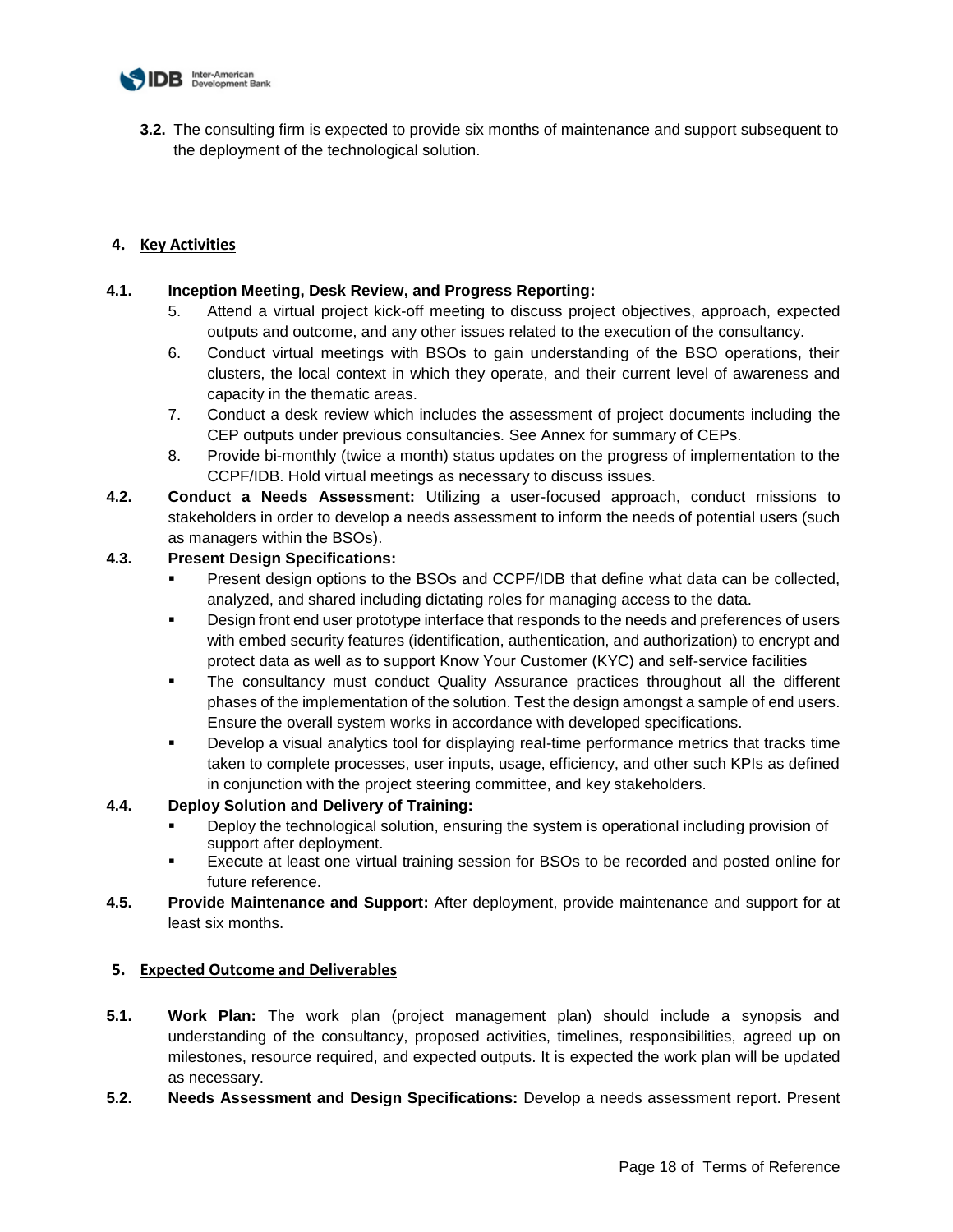

on the design specifications as described under 4.3.

# **5.3. Successful Deployment and Training**

**5.4. Maintenance and Support Report:** Report on the maintenance and support provided, including any debugging or fixes.

# **6. Project Schedule and Milestones**

**6.1.** The project is expected to begin January 15, 2019 and to be completed four months thereafter. Three missions are expected. Workshop costs are included in the budget. The schedule will be defined by the firm in agreement with the IDB and BSOs.

# **7. Reporting Requirements**

**7.1.** Every report must be submitted to the Bank in an electronic file. The report should include cover, main document, and all annexes. Zip files will not be accepted as final reports, due to Records Management Section regulations.

# **8. Acceptance Criteria**

- 8.1. All deliverables will be reviewed by the IDB/CCP. Comments will be provided by written email. The consulting firm is expected to provide written feedback on how comments were addressed.
- **8.2.** Approval of quality deliverables will be provided in writing by email from the Team Leader of the project.

# **9. Supervision and Reporting**

**9.1.** The consultancy will be reporting to Michael Hennessey IFD/CTI at The Inter-American Development Bank. The Consultancy will also be expected to work closely with the BSOs.

# **10. Schedule of Payments**

- **10.1.** Payment terms will be based on project milestones or deliverables. The Bank does not expect to make advance payments under consulting contracts unless a significant amount of travel is required. The Bank wishes to receive the most competitive cost proposal for the services described herein.
- **10.2.** The IDB Official Exchange Rate indicated in the RFP will be applied for necessary conversions of local currency payments.

| <b>Payment Schedule</b>                                    |     |  |  |  |
|------------------------------------------------------------|-----|--|--|--|
| <b>Deliverable</b>                                         | %   |  |  |  |
| 1. Work Plan (Deliverable 1)                               | 25% |  |  |  |
| Needs Assessment and Design Specifications (Deliverable 2) | 20% |  |  |  |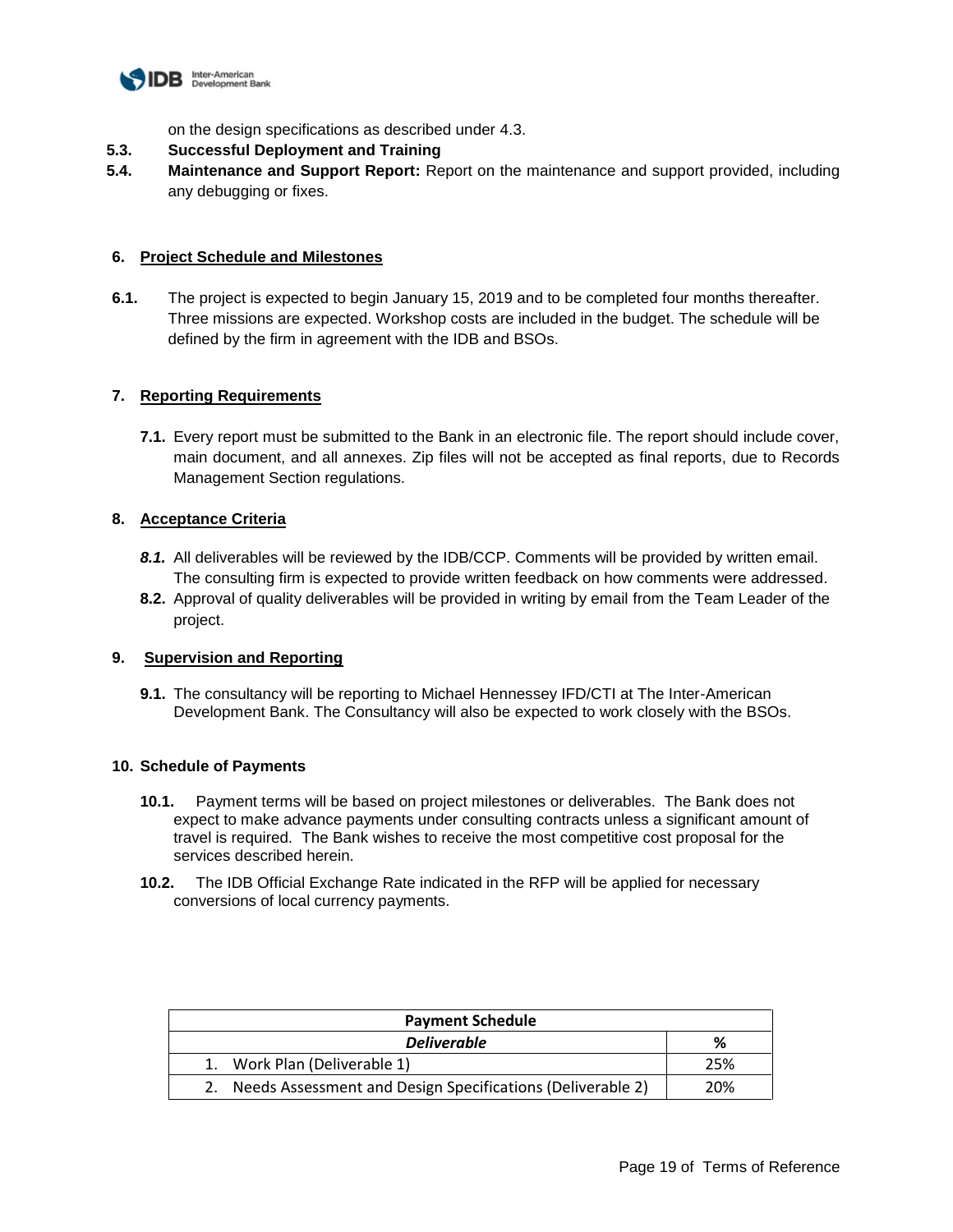

| 3. Successful Deployment and Training (Deliverable 3) | 35%  |
|-------------------------------------------------------|------|
| 4. Maintenance Report (Deliverable 4)                 | 20%  |
| <b>TOTAL</b>                                          | 100% |

## **Qualifications to Utilize in Criteria for Selection:**

## **10.3. Qualifications of Team Members:**

- This consultancy requires the services of an international consulting firm with extensive experience in the successful development and deployment of system integration.
- **The Lead Consultant should possess a Master degree in Computer Science or a related field.**
- Junior Consultants should possess at least a Bachelor Degree in Computer Science or a related field.

## **10.4. Skills and Experience in:**

- In-depth knowledge and understanding of methods of integration and business process mapping.
- **Familiarity with technological capabilities in Latin America and the Caribbean. Proven project** work at international, national and local levels.
- Experience with processing large amounts of information and synthesizing it in an understandable fashion to decision-makers and wider user audiences.

## **10.5. Core Competencies**

- Highly developed communication skills, including the preparation of high quality reports and the delivery of training;
- Ability to work under pressure to meet tight deadlines without compromising the quality of outputs;
- **■** Ability to maintain confidentiality and use discretion when dealing with sensitive intellectual property issues;
- Cultural awareness and sensitivity to country specific issues;
- **•** Fluency in oral and written English.

## **Annex I:**

## **CEP Summary** [to be included in RFP]

**Our culture:** Working with us you will be surrounded by a diverse group of people who have years of experience in all types of development fields, including transportation, health, gender and diversity, communications and much more.

**About us:** At the Inter-American Development Bank, we're devoted to improving lives. Since 1959, we've been a leading source of long-term financing for economic, social, and institutional development in Latin America and the Caribbean. We do more than lending though. We partner with our 48 member countries to provide Latin America and the Caribbean with cutting-edge research about relevant development issues, policy advice to inform their decisions, and technical assistance to improve on the planning and execution of projects. For this, we need people who not only have the right skills, but also are passionate about improving lives.

**Payment and Conditions:** Compensation will be determined in accordance with Bank's policies and procedures. The Bank, pursuant to applicable policies, may contribute toward travel and moving expenses.

**Consanguinity:** Pursuant to applicable Bank policy, candidates with relatives (including the fourth degree of consanguinity and the second degree of affinity, including spouse) working for the IDB, IDB Invest, or